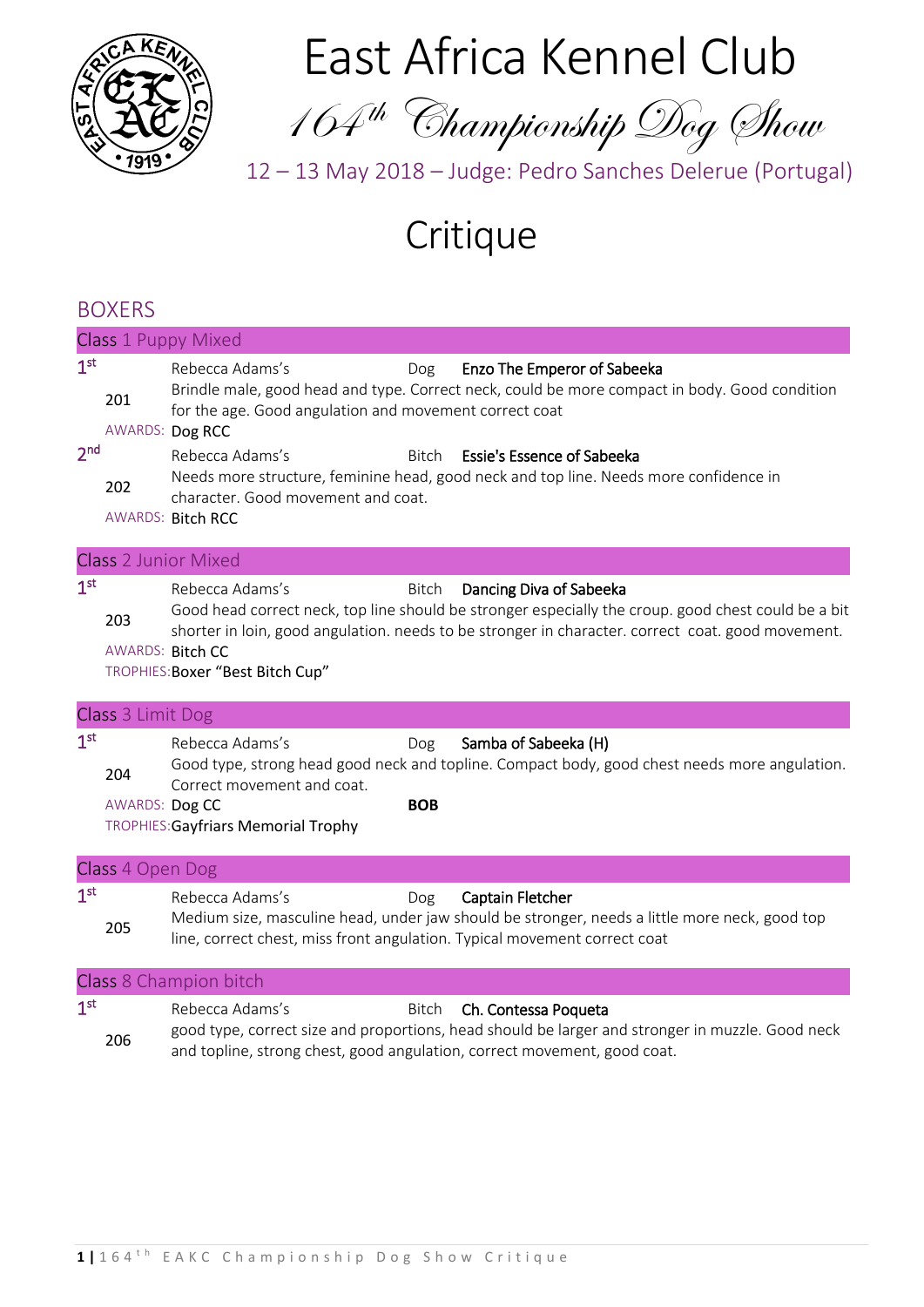# GERMAN SHEPHERD DOGS

|                 |                    | <b>Class 9 Minor Puppy Dog</b>                                                                                                                                                                                                                      |
|-----------------|--------------------|-----------------------------------------------------------------------------------------------------------------------------------------------------------------------------------------------------------------------------------------------------|
| 1st             |                    | Nadeem M. Butt's<br>Doeland Hugo<br>Dog                                                                                                                                                                                                             |
|                 | 209                | excellent type, strong head, good neck and top line. Correct angulations, good chest and strong<br>bone for the age of 4 months, still very baby looking.                                                                                           |
| 2 <sub>nd</sub> |                    | Total Security Surveillance Ltd's<br>Dog<br>Como Raila                                                                                                                                                                                              |
|                 | 229                | Good neck and topline, good proportions, correct angulation, good chest, typical movement and<br>coat.                                                                                                                                              |
| 3rd             |                    | Total Security Surveillance Ltd's<br>Dog<br><b>Total Worrior</b>                                                                                                                                                                                    |
|                 | 230                | good type, good neck and topline for the age, correct chest a bit high in legs, right shoulder out of<br>condition. Movement typical but needs more power, colour of coat should be stronger.                                                       |
|                 |                    | Class 10 Puppy Dog                                                                                                                                                                                                                                  |
| 1st             |                    | Arvinder Ghataura's<br>Axel Von Haus Milmar (SERB)<br>Dog                                                                                                                                                                                           |
|                 | 217                | Strong dog correct type, excellent head, good neck and topline, croup should be stronger, good<br>chest, excellent movement with good extension, correct coat.                                                                                      |
| 2 <sub>nd</sub> |                    | Dr. M. M. Kahangara's<br>Monalisa Roy<br>Dog                                                                                                                                                                                                        |
|                 | 225                | Ten month correct type, good head, but needs a lot more substance, too skinny, showing all the<br>bones, even so has good proportions, good chest, should be stronger in pasterns, movement good<br>extension, coat should be in better condition,. |
| 3 <sup>rd</sup> |                    | Gerald O. Awino's<br>Kilele Mogul<br>Dog                                                                                                                                                                                                            |
|                 |                    | correct type, nice head and expression, eyes should be darker, good neck and topline, but too                                                                                                                                                       |
|                 | 208                | straight in body, looking too high on legs because of that, needs to develop chest and get more<br>substance. Good angulation, movement needs training, correct colo                                                                                |
|                 |                    | <b>Class 11 Junior Dog</b>                                                                                                                                                                                                                          |
| 1 <sup>st</sup> |                    | Eric Mwema's<br>Athyvine Uslan<br>Dog                                                                                                                                                                                                               |
|                 | 243                | big size, strong typical head, eyes should be darker, could have a little more neck good topline,<br>correct chest, good angulation, movement needs more power, correct coat.                                                                       |
| 2 <sub>nd</sub> |                    | Raphael Shitimu's<br>Karim Jarkowski Dwor<br>Dog                                                                                                                                                                                                    |
|                 | 250                | good size masculine head, correct topline, too straight in front, needs to develop the chest.<br>Correct angulation, movement needs more power. Correct coat in excellent condition.                                                                |
|                 |                    | Class 12 Novice Dog                                                                                                                                                                                                                                 |
| 1st             |                    | Scotty vom Haus Christa (H)<br>Jimmy Malu's<br>Dog                                                                                                                                                                                                  |
|                 | 239                | strong dog, excellent type, masculine head, good neck and topline, chest still needs to get wider,<br>correct angulation, strong movement with excellent extension, correct coat.                                                                   |
|                 |                    | AWARDS: Dog RCC                                                                                                                                                                                                                                     |
| 2 <sub>nd</sub> |                    | Mrs & Mrs S. Kabuga's<br>Talo vom Huhnegrab of Skaga (D)<br><b>Dog</b>                                                                                                                                                                              |
|                 | 222                | Masculine head, eyes too light, good neck and topline, tail a bit curly, good chest but needs more<br>substance, correct movement with strong steps and amplitude, typical coat                                                                     |
| 3rd             |                    | Kilele Whisky<br>Ezekiel Peter Ngigi's<br>Dog<br>good size, head should be stronger and more masculine, good neck and topline, correct chest,                                                                                                       |
|                 | 245                | typical angulation, movement a bit floating, could have more power. But with good extension,<br>correct coat, well handled (DOMINIC BONGA)                                                                                                          |
| 4 <sup>th</sup> | 251                | Raphael Shitimu's<br>Dallahaus Indo<br>Dog                                                                                                                                                                                                          |
|                 | Class 13 Limit Dog |                                                                                                                                                                                                                                                     |
| 1 <sup>st</sup> |                    | Mrs & Mrs S. Kabuga's<br>Skaga Aslan<br>Dog                                                                                                                                                                                                         |

223 good size correct type, masculine head, good neck, topline should be stronger, needs a little more substance. Good ANGULATION, excellent coat and colour, strong movement with extension and power.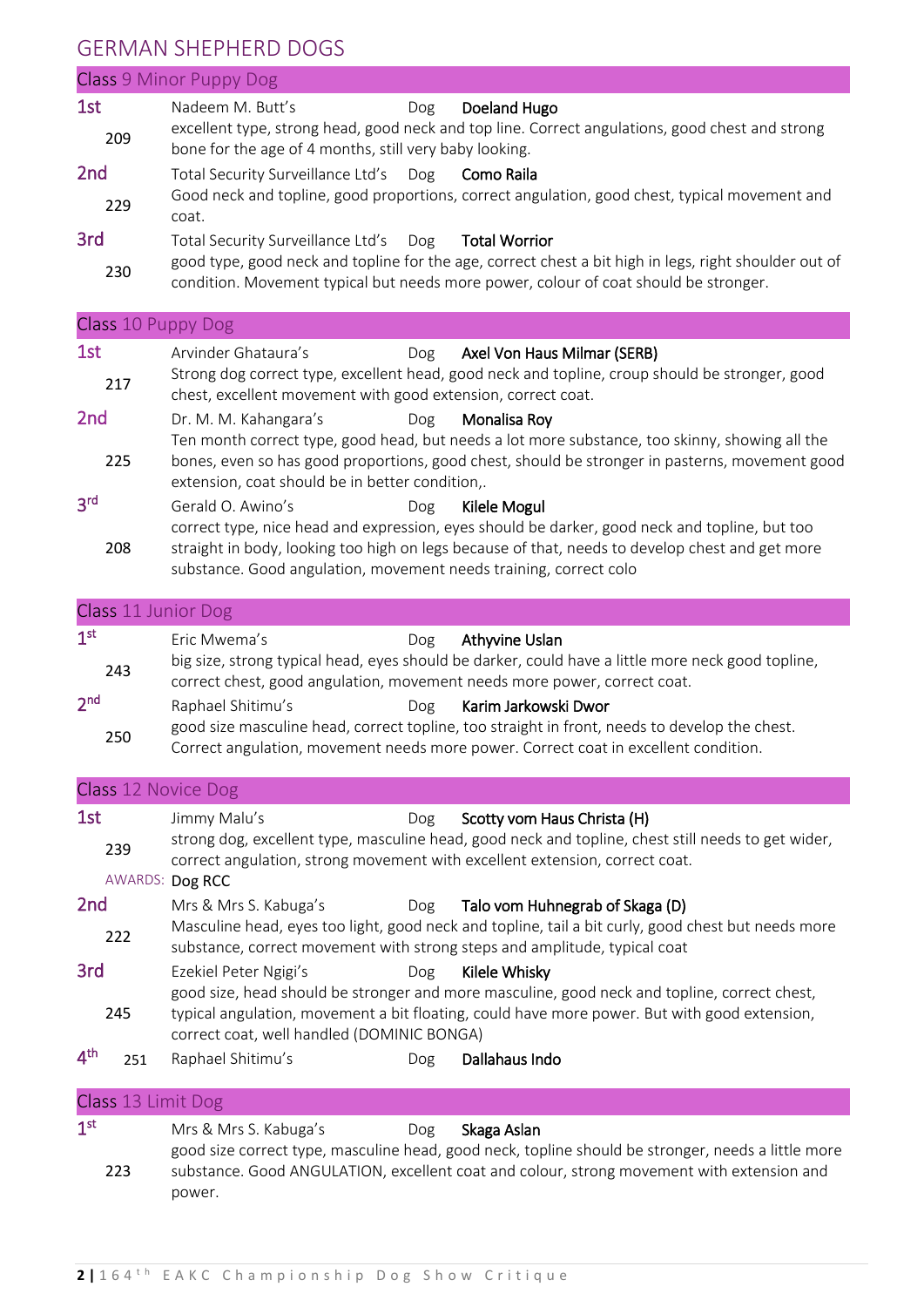2nd Arvinder Ghataura's Dog Tavetan Nani

<sup>218</sup> strong dog, masculine head, good neck and top line croup should be stronger, good angulation. Correct chest, movement needs more power and extension, correct coat in good condition.

|                                           | Class 14 Open Dog     |                                                                                                                                                                                                                                                                                                                                                                                                                                                                                                                                                                                       |
|-------------------------------------------|-----------------------|---------------------------------------------------------------------------------------------------------------------------------------------------------------------------------------------------------------------------------------------------------------------------------------------------------------------------------------------------------------------------------------------------------------------------------------------------------------------------------------------------------------------------------------------------------------------------------------|
| 1st                                       | 214<br>AWARDS: Dog CC | Nadeem M. Butt's<br>Rusko vom Huhnegrab of Doeland (D)<br>Dog<br>excellent type, masculine head, good neck and topline, correct angulation, needs a bit more chest,<br>strong movement, little bit slim, correct coat and colour -Dog CC<br><b>BOB</b><br><b>Working Group Winner</b><br><b>Reserve Best in Show</b>                                                                                                                                                                                                                                                                  |
| 2 <sub>nd</sub>                           | 249                   | Pepsi Cola Trophy, Tresta Cup, EAKC Snapps Trophy, Peter Scott Quinces Memorial Trophy,<br>TROPHIES: Shellguard Tankard Best Working<br>Samuel Ruguru's<br>Skaga Ulysses<br>Dog<br>good type, correct head, topline should be stronger. Good angulation, correct chest, eyes a bit<br>light, movement needs more extension. correct coat, good colour.                                                                                                                                                                                                                                |
|                                           |                       | Class 16 Minor Puppy Bitch                                                                                                                                                                                                                                                                                                                                                                                                                                                                                                                                                            |
| 1st                                       | 219                   | Doeland Happy<br>Mrs & Mrs S. Kabuga's<br>Bitch<br>Four months, very puppy looking, feminine head, good neck and topline, well developed for the<br>age, correct angulation, movement and coat.                                                                                                                                                                                                                                                                                                                                                                                       |
| 2 <sub>nd</sub>                           | 228                   | Lemolok Glamour Girl<br><b>Bitch</b><br>5 months big size, not in best moment, changing from baby to puppy, strong head, ears still not<br>up, good neck and topline, croup should be stronger. Front a bit open. good angulation behind,<br>movement needs more power. Coat should be darker.                                                                                                                                                                                                                                                                                        |
|                                           |                       | Class 17 Puppy Bitch                                                                                                                                                                                                                                                                                                                                                                                                                                                                                                                                                                  |
| 1st                                       | 210                   | Nadeem M. Butt's<br>Skaga Queen Daisy of Doeland<br>Bitch<br>Excellent type, feminine head, good neck and topline. Good condition. Well angulated, chest too<br>little developed. Strong movement, correct coat. Excellent.<br><b>AWARDS: Best GSD Puppy</b><br><b>Best Puppy in Show</b>                                                                                                                                                                                                                                                                                             |
| 2 <sub>nd</sub><br>3 <sup>rd</sup><br>4th | 220<br>241<br>248     | TROPHIES: Puppy Criterion Cup<br>Mrs & Mrs S. Kabuga's<br>Bitch<br>Skaga Phoebe Evalee<br>Excellent head with good expression and strong muzzle. Good neck and topline, croup needs to<br>get stronger. Good angulation, good chest for the age. Strong movement, correct coat.<br>Harron O. Musumba's<br><b>Bitch</b><br>Dakar of Vonkijani<br>Excellent head and expression, could have a little more neck. Good topline, croup should be<br>stronger. Excellent angulation, typical movement. Correct coat, tan could be darker.<br>Samuel Ruguru's<br><b>Gypsy Swish</b><br>Bitch |
| 5th                                       | 237                   | Ashanti Neema<br>Magda M.'s<br><b>Bitch</b>                                                                                                                                                                                                                                                                                                                                                                                                                                                                                                                                           |
| 1st                                       | 212                   | Class 18 Junior Bitch<br>Nadeem M. Butt's<br><b>Bitch</b><br><b>Doeland Gloria</b><br>Good size, correct type. feminine head, Underjaw should be stronger. Good neck and topline.<br>Correct proportions, good angulation. Strong movement, excellent coat.                                                                                                                                                                                                                                                                                                                           |
|                                           |                       | Class 19 Novice Bitch                                                                                                                                                                                                                                                                                                                                                                                                                                                                                                                                                                 |
| 1st                                       | 226                   | Dr. M. M. Kahangara's<br>Monalisa Queen Angela<br>Bitch<br>Good type, correct size, strong head. Good neck and topline, correct proportions. Good<br>angulation, strong movement.<br>AWARDS: Bitch RCC                                                                                                                                                                                                                                                                                                                                                                                |
| 2 <sub>nd</sub>                           | 240                   | lan Mung'ore's<br>Casey Caramel<br>Bitch<br>Strong head, eyes too exorbitant and light. Good neck and topline, a bit high on the legs. Good<br>angulation, movement not consistent.                                                                                                                                                                                                                                                                                                                                                                                                   |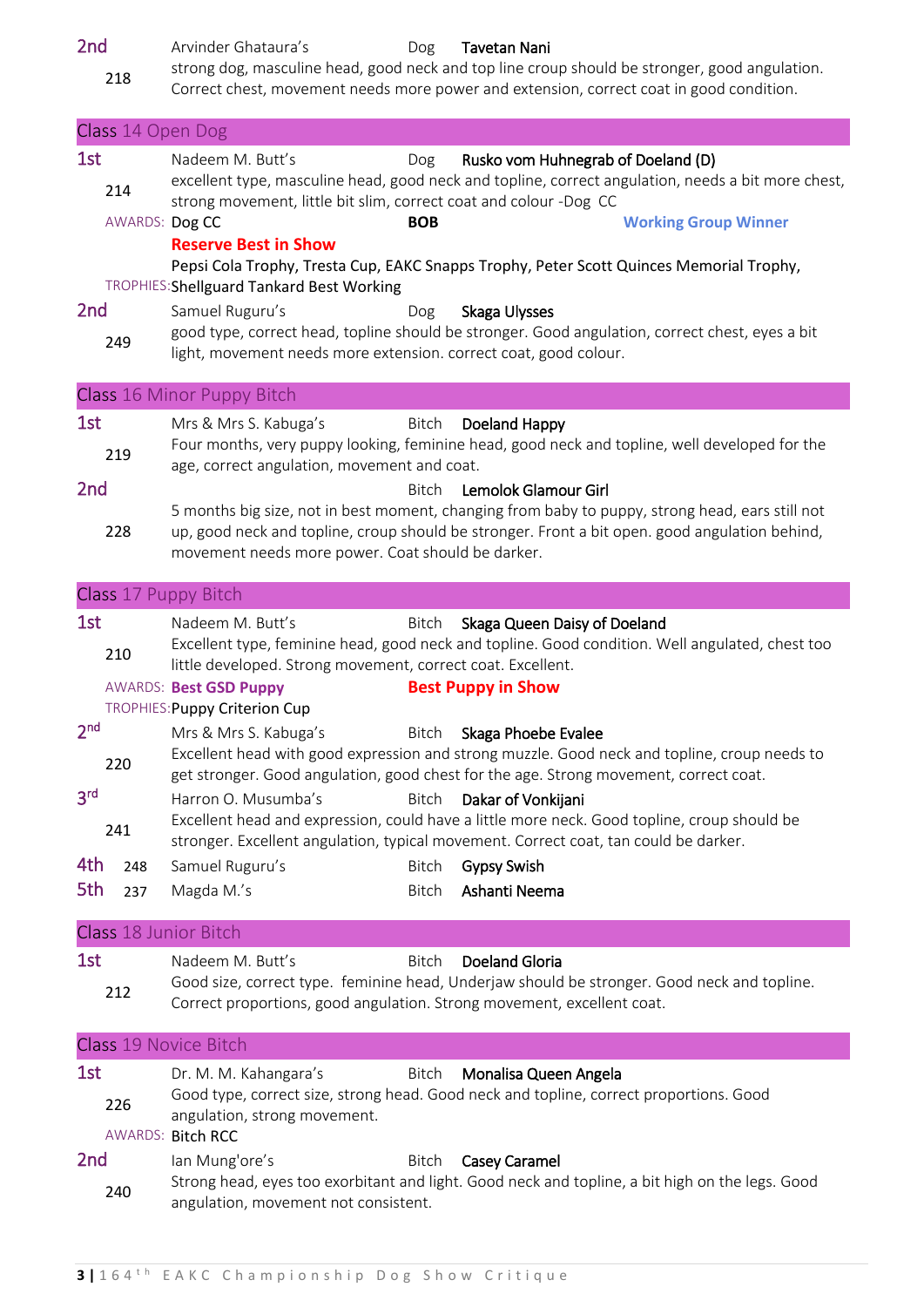3rd Total Security Surveillance Ltd's Bitch Ficus Ganga

<sup>231</sup> Head a bit narrow, ears should be better carried. Good neck and topline, front a bit open. Good angulation. Movement needs training, coat out of condition.

|                         | <b>Class 20 Limit Bitch</b>                                                                                                                                                                                                                                                |  |  |  |  |
|-------------------------|----------------------------------------------------------------------------------------------------------------------------------------------------------------------------------------------------------------------------------------------------------------------------|--|--|--|--|
| 1st<br>213              | Nadeem M. Butt's<br>Telmi vom Hugnegrab of Doeland (D)<br>Bitch<br>Excellent type, feminine head. Strong body, correct neck and topline. Good angulation.<br>overweight. Strong movement with good extension. Correct coat.                                                |  |  |  |  |
| 2 <sub>nd</sub>         | Jimmy Malu's<br>Bitch Melanie Griffith Del Vento Grecia (GRC)<br>Good size, correct type, head could be a bit stronger. Good neck and topline. Ribcage a bit straight,                                                                                                     |  |  |  |  |
| 238                     | could have a little more weight. Good angulation, loin a bit long. Typical movement, but not<br>consistent. Correct coat.                                                                                                                                                  |  |  |  |  |
| Class 21 Open Bitch     |                                                                                                                                                                                                                                                                            |  |  |  |  |
| 1st                     | Mrs & Mrs S. Kabuga's<br>Bitch Laetitia von Athaba of Skaga (D)<br>Excellent type, good size, strong head. Good neck and topline. Deep chest, good angulation, strong                                                                                                      |  |  |  |  |
| 224                     | movement, could be more parallel behind. Excellent coat, in excellent condition.                                                                                                                                                                                           |  |  |  |  |
| <b>AWARDS: Bitch CC</b> |                                                                                                                                                                                                                                                                            |  |  |  |  |
| 2 <sub>nd</sub>         | Michael Omondi's<br>Bitch <b>Ch. Kilele Wendi</b>                                                                                                                                                                                                                          |  |  |  |  |
| 247                     | Small size, feminine head, good neck and topline. Front could be stronger. Good angulation,<br>movement with extension. Coat typical, should be in better condition.                                                                                                       |  |  |  |  |
| 3rd<br>216              | Bitch Ch. Quna vom Mattenburcherland of Doeland (NL)<br>Nadeem M. Butt's<br>Good skull, muzzle should be stronger, especially underjaw. Good neck and topline. Croup round<br>and dropping. A bit short on legs. Good angulation, typical movement, correct coat, a little |  |  |  |  |
|                         | overweight.<br><b>GERMAN SHEPHERD DOGS - LONGCOAT</b>                                                                                                                                                                                                                      |  |  |  |  |

|                        |                                       |              | Class 23 Puppy Mixed Longcoat                                                                                                                                                                                         |  |  |  |  |
|------------------------|---------------------------------------|--------------|-----------------------------------------------------------------------------------------------------------------------------------------------------------------------------------------------------------------------|--|--|--|--|
| 1st<br>264             | Karin Sued's                          | <b>Bitch</b> | Doeland Hale<br>Good type, excellent head and expression. Good neck and topline. Still very baby-looking, but<br>strong bone. Good chest, excellent angulation. Movement already of great quality.                    |  |  |  |  |
| 2 <sub>nd</sub><br>255 | Mrs & Mrs S. Kabuga's                 | Bitch        | Skaga Mara Carla<br>Feminine head, good neck and topline but croup should be stronger. Too straight in front, needs to<br>develop the chest. Good angulation, needs more power in movement. Excellent coat and colour |  |  |  |  |
|                        | <b>Class 24 Novice Mixed Longcoat</b> |              |                                                                                                                                                                                                                       |  |  |  |  |
| 1 <sup>st</sup>        | Raphael Shitimu's                     | <b>Bitch</b> | <b>Ficus Bianca</b>                                                                                                                                                                                                   |  |  |  |  |

| -               |     | udhiidci bilitiilu b                                                                                                                                                              |              | <b>DILLII LUUS DIGHLO</b>                                                                                                                                                         |  |
|-----------------|-----|-----------------------------------------------------------------------------------------------------------------------------------------------------------------------------------|--------------|-----------------------------------------------------------------------------------------------------------------------------------------------------------------------------------|--|
|                 | 262 | movement, correct coat.                                                                                                                                                           |              | Feminine head, excellent type, good neck and topline. Correct angulation Good chest, strong                                                                                       |  |
|                 |     | <b>AWARDS: Bitch RCC</b>                                                                                                                                                          |              |                                                                                                                                                                                   |  |
| 2 <sup>nd</sup> |     | Magda M.'s                                                                                                                                                                        | Bitch        | Eve Ruby River                                                                                                                                                                    |  |
|                 | 256 |                                                                                                                                                                                   |              | Very feminine head, eyes a bit light. Good neck and topline, correct angulation. A bit overweight.<br>Excellent angulation, very strong movement. Changing coat, could be darker. |  |
| 3 <sup>rd</sup> |     | Raphael Shitimu's                                                                                                                                                                 | Dog          | Fahari Bandit                                                                                                                                                                     |  |
|                 | 263 | Young male, still looking immature. Very good type, strong head. Eyes should be darker. Excellent<br>neck and topline. Good angulation. Correct coat. Good evolution of movement. |              |                                                                                                                                                                                   |  |
| 4th             | 259 | Ezekiel Peter Ngigi's                                                                                                                                                             | <b>Bitch</b> | Fahari Benta                                                                                                                                                                      |  |
| 5th             | 258 | Archie Mbogho's                                                                                                                                                                   | Dog          | Adonis of Zicco                                                                                                                                                                   |  |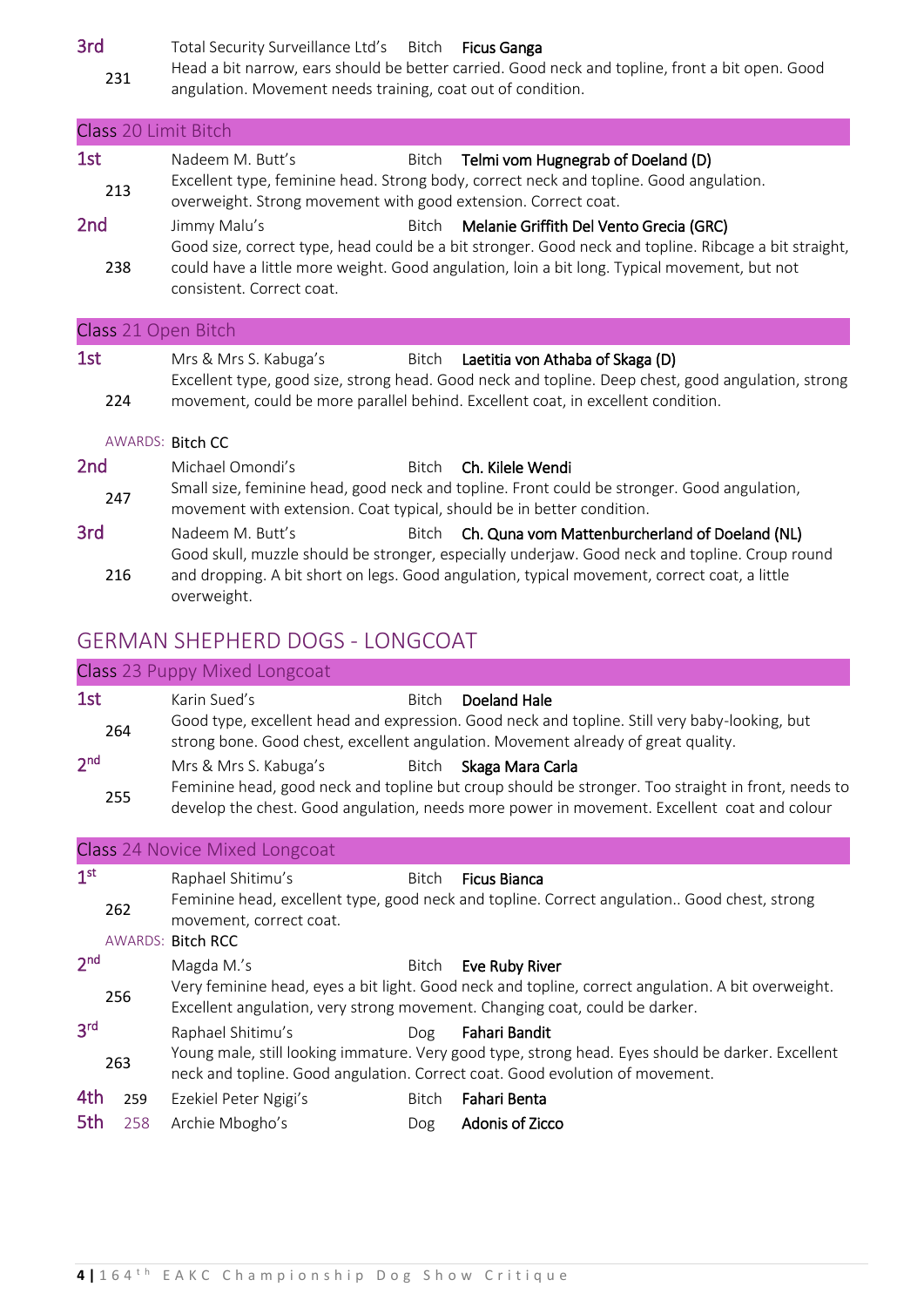|                 |                        | Class 25 Limit Dog Longcoat                                                         |              |                                                                                                                                                                                                                                   |
|-----------------|------------------------|-------------------------------------------------------------------------------------|--------------|-----------------------------------------------------------------------------------------------------------------------------------------------------------------------------------------------------------------------------------|
| 1 <sup>st</sup> | 257<br>AWARDS: Dog RCC | Magda M.'s<br>coat should be in better condition.                                   | Dog          | <b>Kilele Pata</b><br>Good type, strong masculine head. Could have a little more neck. Strong topline, good angulation,                                                                                                           |
| 2 <sub>nd</sub> | 265                    | Karin Sued's<br>more constant and needs more power. Correct coat in good condition. | Dog          | <b>Dallahaus Azurite</b><br>Masculine head, eyes too light, good neck and topline. Correct angulation, movement should be                                                                                                         |
|                 |                        | Class 26 Open Dog Longcoat                                                          |              |                                                                                                                                                                                                                                   |
| 1 <sup>st</sup> | 261<br>AWARDS: Dog CC  | Shelina Sharma's<br>good condition.                                                 | Dog          | Ch. Monalisa Quinn<br>Big size, strong masculine head and topline. Strong body, deep chest, correct angulation.<br>Movement should have more power and be more active, but good extension. Excellent coat, in                     |
| 2 <sub>nd</sub> | 254                    | Arvinder Ghataura's<br>condition.                                                   | Dog          | Dallahaus Hatchiko<br>Medium size, in general for adult male, should have more substance. Typical head, good neck and<br>topline. Croup should be stronger. Good angulation, typical movement. Coat should be in better           |
|                 |                        | Class 28 Limit Bitch Longcoat                                                       |              |                                                                                                                                                                                                                                   |
| 1 <sup>st</sup> | 260                    | Janav Shah's<br>condition.                                                          | Bitch        | Kiara Lupina<br>Excellent type, feminine but strong head. Excellent neck and topline. Good chest, correct<br>angulation. Easy-going movement, needs a bit of training. Correct coat, should be in better                          |
|                 | AWARDS: Bitch CC       |                                                                                     | <b>BOB</b>   |                                                                                                                                                                                                                                   |
| 2 <sub>nd</sub> | 244                    | Eric Mwema's                                                                        | <b>Bitch</b> | <b>Bendel Nora</b><br>Correct type, head should be stronger, and eyes a bit exorbitant, and muzzle could be stronger.<br>Excellent neck and topline, strong movement, good angulation, tail carried a bit high. Correct coat.     |
| 3 <sup>rd</sup> | 253                    | Clifford Brown's<br>angulation, movement needs more power. Excellent coat.          | <b>Bitch</b> | Oasis Moon<br>Good type, feminine head but strong. Good neck. Topline and croup should be stronger. Good                                                                                                                          |
| 4 <sup>th</sup> | 252                    | Gerald O. Awino's<br>condition. Should be a bit darker.                             | <b>Bitch</b> | <b>Hillview Princess</b><br>Small size, head should be stronger and eyes too light. Needs a bit more neck. Good topline and<br>croup. Correct chest, a bit short in legs. Good angulation, strong movement, correct coat, in good |
|                 |                        | Class 29 Open Bitch Longcoat                                                        |              |                                                                                                                                                                                                                                   |
| 1 <sup>st</sup> | (252)                  | Gerald O. Awino's<br>As above                                                       | Bitch        | <b>Hillview Princess</b>                                                                                                                                                                                                          |
|                 |                        | <b>ALASKAN MALAMUTE</b>                                                             |              |                                                                                                                                                                                                                                   |
|                 |                        | Class 25 Champion Ditch                                                             |              |                                                                                                                                                                                                                                   |

| Class 35 Champion Bitch |         |                            |                                                                                                  |  |  |
|-------------------------|---------|----------------------------|--------------------------------------------------------------------------------------------------|--|--|
| 1 <sup>st</sup>         |         | Andy Davies's              | Bitch Ch. Chayo Golden Nectar                                                                    |  |  |
| 266                     |         | correct movement and coat. | Good size, correct type, excellent head. Good neck, topline should be stronger. Good angulation, |  |  |
|                         | AWARDS: | <b>BOB</b>                 |                                                                                                  |  |  |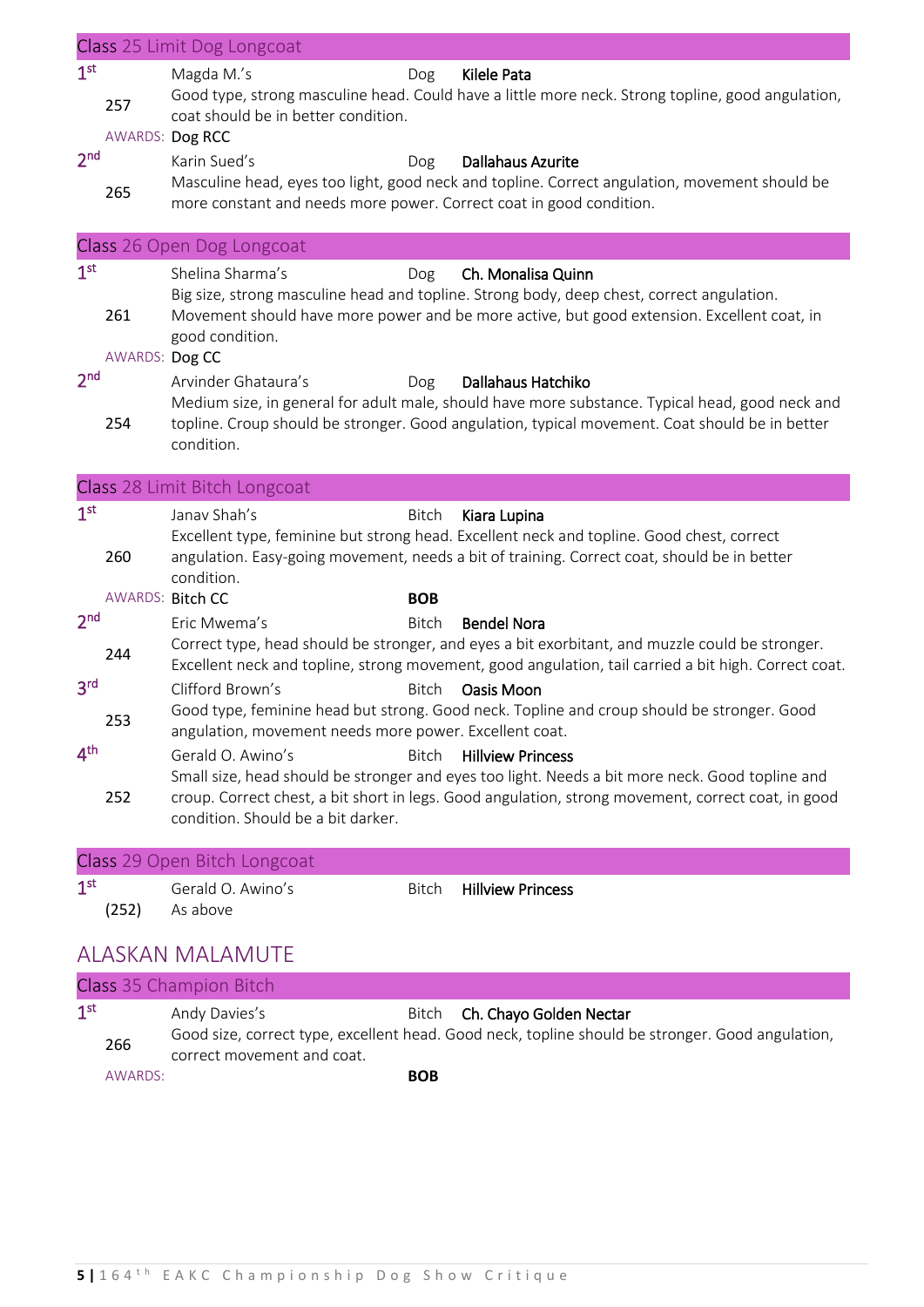# BELGIAN SHEPHERD – MALINOIS

#### Class 39 Open Bitch

1 st Mrs & Mrs S. Kabuga's Bitch Korolis Dimitrios Elisef (GRC) at Skaga <sup>271</sup> Good size, correct head, excellent neck. Good topline, a bit long in body. Needs more front angulation and wider chest Good rear angulation, movement and coat. AWARDS: Bitch CC **BOB** 

#### CAUCASIAN SHEPHERD

|                          | <b>Class 40 Junior Mixed</b>                                                                                                                                                           |            |                                                                                                                                                                                                       |  |  |  |
|--------------------------|----------------------------------------------------------------------------------------------------------------------------------------------------------------------------------------|------------|-------------------------------------------------------------------------------------------------------------------------------------------------------------------------------------------------------|--|--|--|
| 1st<br>273               | John Ayugi's<br>angulation. Strong body, typical movement, excellent coat.                                                                                                             | Bitch      | Margittai Gladiator U-Wangari (ROM)<br>Excellent head and expression. Very typical strong neck and topline. Tail set a bit high. Good                                                                 |  |  |  |
| <b>AWARDS: Bitch CC</b>  |                                                                                                                                                                                        | <b>BOB</b> | <b>Working Group Reserve Best</b>                                                                                                                                                                     |  |  |  |
| 2 <sub>nd</sub>          | Eric Mwema's                                                                                                                                                                           | Dog        | Margittai Gladiator Volta (ROM)                                                                                                                                                                       |  |  |  |
| 278                      | topline needs to be firmer. Excellent coat.                                                                                                                                            |            | Good size, excellent masculine head. Topline should be stronger. Due to his large size, not in the<br>best situation at the moment. A bit loose in the front movement, and too close in the rear. And |  |  |  |
| 3rd                      | Eric Mwema's                                                                                                                                                                           | Bitch      | Margittai Gladiator U-Wanjiku (ROM)                                                                                                                                                                   |  |  |  |
| 279                      | Good type, excellent head and expression, but needs more balance in body. Topline should be<br>straighter, rib cage needs to develop. Good angulation, typical movement, correct coat. |            |                                                                                                                                                                                                       |  |  |  |
| 4th                      | John Ayugi's                                                                                                                                                                           | Bitch      | Margittai Gladiator Veronika (ROM)                                                                                                                                                                    |  |  |  |
| 272                      | not critiqued                                                                                                                                                                          |            |                                                                                                                                                                                                       |  |  |  |
|                          | AWARDS: Bitch RCC                                                                                                                                                                      |            |                                                                                                                                                                                                       |  |  |  |
| Class 43 Open Bitch      |                                                                                                                                                                                        |            |                                                                                                                                                                                                       |  |  |  |
| 1st<br>(273)             | John Ayugi's<br>As above                                                                                                                                                               | Bitch      | Margittai Gladiator U-Wangari (ROM)                                                                                                                                                                   |  |  |  |
| 2 <sub>nd</sub><br>(272) | John Ayugi's<br>not critiqued                                                                                                                                                          | Bitch      | Margittai Gladiator Veronika (ROM)                                                                                                                                                                    |  |  |  |
| 3rd                      | Mr. R. F. Maranga's                                                                                                                                                                    | Bitch      | Russkiy Medved Telavi (RU)                                                                                                                                                                            |  |  |  |

<sup>277</sup> Good size, correct type, strong head. Good neck, topline should be straighter. A bit short on the legs. Good movement. Strong coat, in good condition.

#### EAST EUROPEAN SHEPHERD

|                        | Class 45 Limit Mixed                                                                                                                                                                                                                                                                                                                                                                                                                              |     |                             |  |  |  |
|------------------------|---------------------------------------------------------------------------------------------------------------------------------------------------------------------------------------------------------------------------------------------------------------------------------------------------------------------------------------------------------------------------------------------------------------------------------------------------|-----|-----------------------------|--|--|--|
| 1st<br>275             | Mr. R. F. Maranga's                                                                                                                                                                                                                                                                                                                                                                                                                               | Dog | Kajo Von Vegas Imperium (D) |  |  |  |
|                        |                                                                                                                                                                                                                                                                                                                                                                                                                                                   |     |                             |  |  |  |
| 1 <sup>st</sup><br>276 | Correct head with good expression. Good neck, topline should be stronger. Good neckline, could<br>be a bit higher in legs. Excellent coat, good movement.<br>AWARDS: Dog CC<br><b>Class 46 Limit Mixed</b><br>Den-Diamant Von Wolfskraft (D)<br>Mr. R. F. Maranga's<br>Dog<br>Typical head, good expression. Correct neck and topline, but needs more substance. Needs<br>deeper chest, and more power in movement. Correct coat, good condition. |     |                             |  |  |  |

#### AWARDS: Dog RCC

| Class 47 Open Bitch                                                       |                                                                                               |  |  |  |
|---------------------------------------------------------------------------|-----------------------------------------------------------------------------------------------|--|--|--|
| 1 <sup>st</sup><br>Bitch Louis Von Vegas Emperium (D)<br>Mr. E. Momanyi's |                                                                                               |  |  |  |
| 280                                                                       | Correct head and expression. Muzzle should be stronger. Good neck, topline could be stronger. |  |  |  |
| Correct proportions, good movement, correct coat.                         |                                                                                               |  |  |  |
| AWARDS: Bitch CC<br><b>BOB</b>                                            |                                                                                               |  |  |  |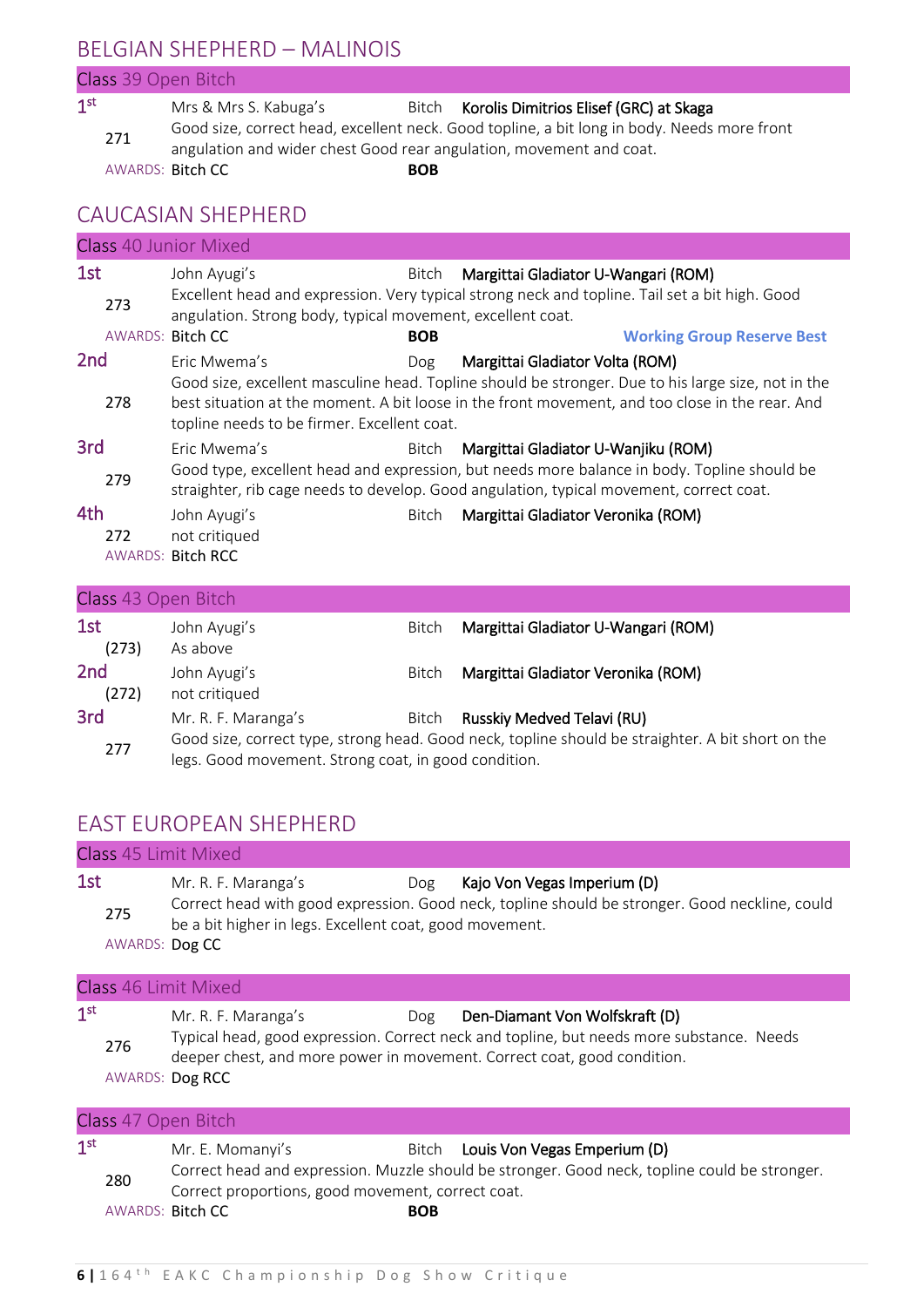#### ROTTWEILERS

|                 | 11 U T T V V L T L L T J J  |                                                                              |       |                                                                                                                                   |  |
|-----------------|-----------------------------|------------------------------------------------------------------------------|-------|-----------------------------------------------------------------------------------------------------------------------------------|--|
|                 | Class 47A Minor Puppy Mixed |                                                                              |       |                                                                                                                                   |  |
| 1 <sup>st</sup> | 286                         | Mrs & Mrs S. Kabuga's<br>excellent angulation. Strong movement.              | Bitch | Skaga RT Pitia<br>Excellent type, strong and feminine head. Good neck and topline, excellent tail. Correct chest,                 |  |
| 2 <sup>nd</sup> |                             | Sonia Varma's                                                                | Bitch | Mimas Moon<br>Head still needs to develop, especially the muzzle, and needs more space between the eyes. Could                    |  |
|                 | 300                         | needs training. Correct coat.                                                |       | have a little more neck. Good topline. Correct front, needs more angulation behind. Movement                                      |  |
|                 |                             | Class 48 Puppy Dog                                                           |       |                                                                                                                                   |  |
| 1 <sup>st</sup> | 305                         | Dr. Moses Wamaitha's<br>but needs training. Correct coat.<br>AWARDS: Dog RCC | Dog   | Yanez Von Der Alten Festung (CRO)<br>Excellent head, good expression. Strong neck and topline, correct angulation. Good movement, |  |
| 2 <sub>nd</sub> |                             | Sonia Varma's                                                                | Dog   | <b>Avis Noble</b><br>Strong head, but should be a bit wider between the eyes, and stronger muzzle. Could have a little            |  |
|                 | 303                         | more active. Correct coat.                                                   |       | more neck. Good topline, correct front, needs more angulation behind. Movement should be                                          |  |
|                 |                             | Class 49 Novice Dog                                                          |       |                                                                                                                                   |  |
| 1 <sup>st</sup> |                             | Mrs. B. Hewett's                                                             | Dog   | Junida's Knight at Milima                                                                                                         |  |

|       |                                                                                               | _____________________________ |  |
|-------|-----------------------------------------------------------------------------------------------|-------------------------------|--|
| 283   | Good type, correct head. Good neck and topline, correct angulation. Should have a more active |                               |  |
|       | attitude. Good coat. Correct movement.                                                        |                               |  |
| المحب |                                                                                               |                               |  |

2 nd Hon. C. Njonjo's **Dog** Shavania Bongo <sup>293</sup> Good shape of head, correct neck and topline. Good chest. Front feet a bit open. Tail carried too high, and rolled. Coat quite good texture but wrong colour, missing the tan markings.

#### Class 50 Novice Dog

| 1 <sup>st</sup> | Mrs & Mrs S. Kabuga's   | Dog | Skaga RT Xanto |                                                                                               |
|-----------------|-------------------------|-----|----------------|-----------------------------------------------------------------------------------------------|
| 288             |                         |     |                | Good size, masculine strong head. Good neck and topline. Correct angulation. Deep chest, good |
|                 | movement, correct coat. |     |                |                                                                                               |

| Class 51 Limit Dog |                                                                             |     |                                                                                                                                                |  |  |
|--------------------|-----------------------------------------------------------------------------|-----|------------------------------------------------------------------------------------------------------------------------------------------------|--|--|
| 1st                | Mrs & Mrs S. Kabuga's                                                       | Dog | Jumbo Von Der Alten Festung of Skaga (CR)<br>Strong, big dog, typical head, strong neck. Correct topline, but could be a little stronger. Good |  |  |
| 291                | angulation. Movement could have more power. Correct coat.<br>AWARDS: Dog CC |     |                                                                                                                                                |  |  |
| 2 <sub>nd</sub>    | Sonia Varma's                                                               | Dog | <b>Windyhills Dionysus</b>                                                                                                                     |  |  |
| 304                | croup prominent Good movement, correct coat, well presented.                |     | Head should be stronger and stop more marked. Good angulation, correct neck and topline, with                                                  |  |  |

#### Class 52 Open Dog

| 1st | Mrs & Mrs S. Kabuga's                                    | Dog | Apollo Von Der Alten Festung of Skaga (CR)                                                     |
|-----|----------------------------------------------------------|-----|------------------------------------------------------------------------------------------------|
|     |                                                          |     | Too heavy, and in general too much mass with too short legs. Strong masculine head, good neck, |
| 292 |                                                          |     | but topline should be firmer. Front end too close, pasterns too soft. Deep chest, good rear    |
|     | angulation, movement needs more extension. Correct coat. |     |                                                                                                |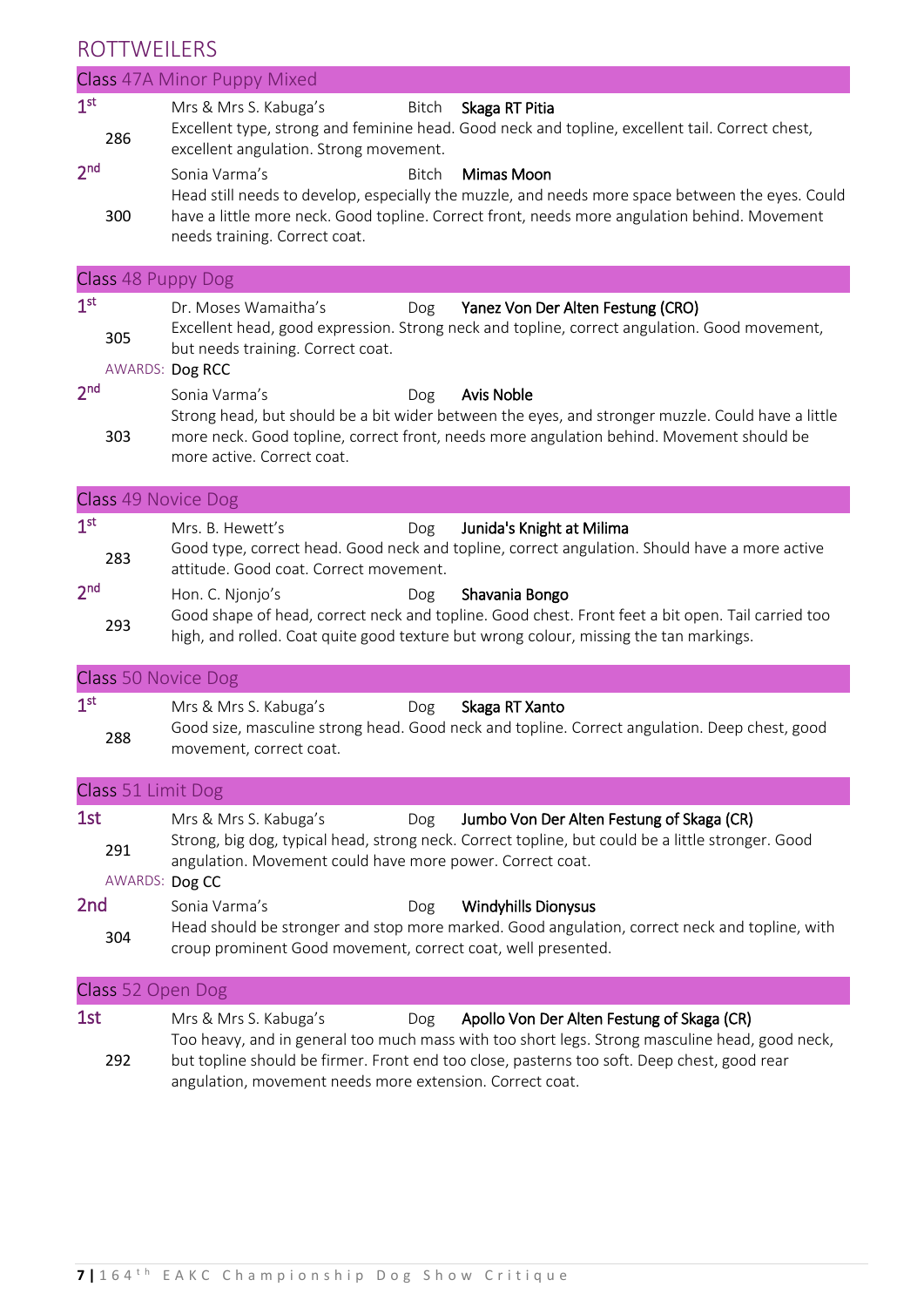|                 |                             | <b>Class</b> 53 Champion Dog                                                                                                                                                                                                                                                                                     |
|-----------------|-----------------------------|------------------------------------------------------------------------------------------------------------------------------------------------------------------------------------------------------------------------------------------------------------------------------------------------------------------|
| 1st             | 285                         | Mrs. B. Hewett, Adams and Vora's Dog Ch. Hanbar Vico at Milima (GB)<br>Excellent type, beautiful head. Correct neck and topline, strong front, good angulation. Excellent<br>movement, correct coat.                                                                                                             |
|                 | AWARDS: BOB                 |                                                                                                                                                                                                                                                                                                                  |
| 2 <sub>nd</sub> |                             | TROPHIES: Milima Salver                                                                                                                                                                                                                                                                                          |
|                 | 299                         | Ms. L. Telles's<br>Ch. Milima Bombax<br>Dog<br>Typical head, topline should be stronger. Needs a little more angulation, and stronger movement.<br>Correct coat.                                                                                                                                                 |
|                 |                             | Class 53A Puppy Bitch                                                                                                                                                                                                                                                                                            |
| 1st             |                             | Sonia Varma's<br>Bitch<br>Skaga RT Zena                                                                                                                                                                                                                                                                          |
|                 | 301                         | Good balance, correct type, feminine head, good neck and topline. Correct angulation, excellent<br>movement.                                                                                                                                                                                                     |
|                 |                             | <b>Reserve Best Puppy in Show</b><br><b>AWARDS: Best Rottweiler Puppy</b><br>TROPHIES: EAKC Shellguard Trophy for Res Best Puppy in Show                                                                                                                                                                         |
| 2 <sup>nd</sup> | 242                         | Hezron Nderitu Mwangi's<br>Bitch Skaga RT Yara<br>Excellent head, with good expression, but should be more consistent in using the ears. Good neck.<br>Topline needs to get stronger. Good chest, correct balance. Movement can be of quality, but<br>needs a little training, and more confidence in character. |
| 3rd             | 302                         | Sonia Varma's<br>Bitch Avril Pixie<br>Well trained, but the head should be stronger and wider. Good neck and topline. Correct chest,                                                                                                                                                                             |
| 4th             | 287                         | movement with tail too high.<br>Kesho Kutwa<br>Mrs & Mrs S. Kabuga's<br>Bitch                                                                                                                                                                                                                                    |
|                 |                             |                                                                                                                                                                                                                                                                                                                  |
|                 |                             | Class 54 Junior bitch                                                                                                                                                                                                                                                                                            |
| 1 <sup>st</sup> | 282<br>AWARDS: Bitch CC     | Nadeem M. Butt's<br>Bessy Von Hause Kigen of Doeland (SERB)<br>Bitch<br>Good type, typical head and expression. A little wrinkled on the neck. Good topline. Good chest,<br>correct angulation, sound movement, correct coat.<br>TROPHIES: Rottweiler Best Opposite Sex                                          |
| 2 <sup>nd</sup> |                             | Dr. Moses Wamaitha's<br>Bitch Olga Earl Antonius (SERB)                                                                                                                                                                                                                                                          |
|                 | 306                         | Good type, excellent head, needs a more active attitude. Correct topline, good angulation in front.<br>Needs more angulation behind. Correct chest, movement typical. Should have a little more energy,<br>and tail carried too high.                                                                            |
| 3rd             |                             | Gerald O. Awino's<br><b>Sunnie Morning</b><br><b>Bitch</b>                                                                                                                                                                                                                                                       |
|                 | 281                         | Typical, but needs more substance for the age. Head should be a bit wider, and body should be<br>more developed. Should have more angulation, and more power in movement. Correct coat.                                                                                                                          |
|                 |                             | Class 55 Novice bitch                                                                                                                                                                                                                                                                                            |
| 1st             | 296                         | Onyango Obiero's<br>Kyra vom Wiengraberland (H)<br>Bitch<br>Feminine head with good expression. Correct neck and topline. Good angulation, good chest,<br>movement with extension. Correct coat. Needs a bit of training.<br><b>AWARDS: Bitch RCC</b>                                                            |
| 2nd             | 289                         | Mrs & Mrs S. Kabuga's<br>Milima Spitfire<br>Bitch<br>Good type, head should be stronger. Ears settled rather back. Good neck and topline, correct<br>chest. Should have more bone. Correct movement and coat.                                                                                                    |
|                 | <b>Class 56 Limit Bitch</b> |                                                                                                                                                                                                                                                                                                                  |
| 1st             | (282)                       | Nadeem M. Butt's<br>Bitch<br>Bessy Von Hause Kigen of Doeland (SERB)<br>As above                                                                                                                                                                                                                                 |
| 2nd             | 290                         | Mrs & Mrs S. Kabuga's<br>Lora Von Der Alten Festung of Skaga (CR)<br>Bitch<br>Excellent type, correct head, good neck, topline a bit saddled. Good front, good deep chest, good<br>angulation. Movement should have more power. Correct coat.                                                                    |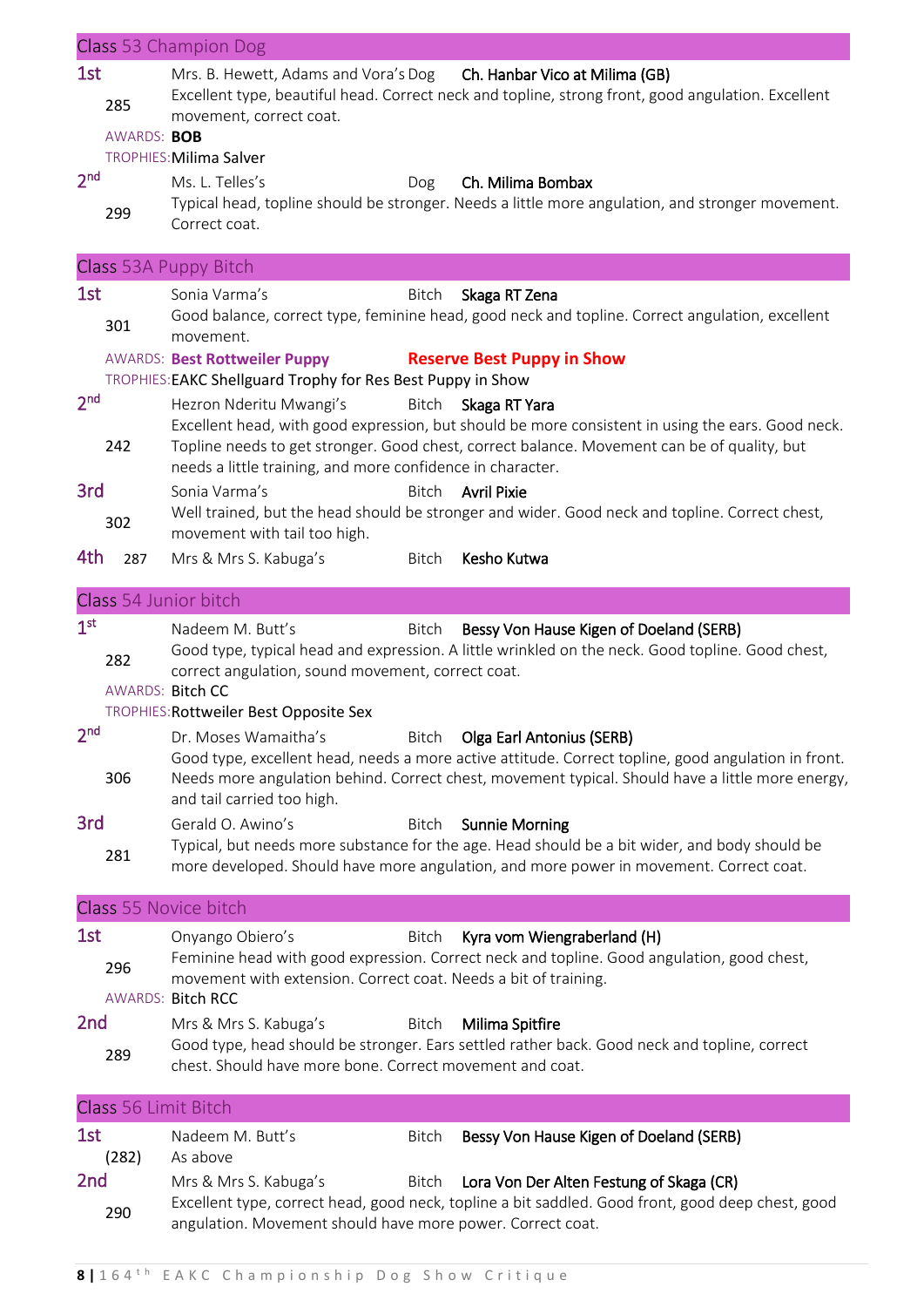3rd Hon. C. Njonjo's Bitch Wolfbass Gorilla Girl of Shavana(GB) <sup>294</sup> Feminine head, ears too backwards. Good neck, saddle topline. Front end a bit open. Movement needs more power.

|              | Class 57 Junior bitch         |       |                                                                                                                                                                                                                       |
|--------------|-------------------------------|-------|-----------------------------------------------------------------------------------------------------------------------------------------------------------------------------------------------------------------------|
| 1st<br>(281) | Gerald O. Awino's<br>As above | Bitch | <b>Sunnie Morning</b>                                                                                                                                                                                                 |
|              | Class 58 Champion Bitch       |       |                                                                                                                                                                                                                       |
| 1st<br>284   | Mrs. B. Hewett's              |       | Bitch Ch. Milima Desert Rose<br>Good type, feminine head, muzzle could be stronger. Good neck, topline should be straighter.<br>Deep chest, needs more bone and more active attitude. Typical movement. Correct coat. |

2nd J. C. Seton's Bitch Ch. Junida's Jemima 297 Good head, but muzzle should be stronger and wider. Topline a bit saddled, good angulation, movement should be stronger. Tan marks should be stronger.

#### ROUGH COLLIE

| Class 59 Junior Dog          |                                                                                     |     |                                                                                                                                       |
|------------------------------|-------------------------------------------------------------------------------------|-----|---------------------------------------------------------------------------------------------------------------------------------------|
| 1st<br>308<br>AWARDS: Dog CC | Annone Antonella's<br>deeper chest. Movement needs a bit of training. Correct coat. | Dog | No More Trouble Di Cambiano (I)<br>Excellent type, beautiful head and expression. Correct neck and topline, but needs more structure, |

#### Class 61 Junior Bitch

| 1st |     | Annone Antonella's      |            | Bitch Piú Bella Cosa Di Cambiano (I)                                                           |
|-----|-----|-------------------------|------------|------------------------------------------------------------------------------------------------|
|     | 307 |                         |            | Feminine head, good neck and topline. Correct chest, strong bone. Good movement, typical coat. |
|     |     | AWARDS: <b>Bitch CC</b> | <b>BOB</b> |                                                                                                |

#### SAINT BERNARDS

| Class 63 Puppy Bitch |                                                                                                            |                                                                                                                               |
|----------------------|------------------------------------------------------------------------------------------------------------|-------------------------------------------------------------------------------------------------------------------------------|
| 1st<br>312           | Eric Mwema's<br>legs, correct in front, too close behind. Good movement, typical coat.<br>AWARDS: Bitch CC | Bitch <b>Covie Lovely</b><br>Good type, correct head and expression. Good neck, topline needs to get stronger. Good height of |

| Class 65 Open Dog            |              |                   |                                                                                                                                                                                                   |
|------------------------------|--------------|-------------------|---------------------------------------------------------------------------------------------------------------------------------------------------------------------------------------------------|
| 1st<br>309<br>AWARDS: Dog CC | John Ayugi's | Dog<br><b>BOB</b> | <b>Ben Nevis</b><br>Strong masculine head, strong neck and topline. Croup a bit drooping, good chest. Legs too high.<br>Good angulation, movement needs more power. Correct coat, good condition. |

#### Class 67 Open Bitch

| 1st | Nadeem M. Butt's             | Bitch Safari Annie of Doeland                                                            |
|-----|------------------------------|------------------------------------------------------------------------------------------|
| 310 |                              | Feminine head, good neck and topline. Reverse construction - too short in the legs. Good |
|     | angulation, strong movement. |                                                                                          |
|     | AWARDS: Bitch RCC            |                                                                                          |

#### SIBERIAN HUSKY

| Class 69 Puppy Dog |                                                            |     |                                                                                                  |
|--------------------|------------------------------------------------------------|-----|--------------------------------------------------------------------------------------------------|
| 1st                | Nadeem M. Butt's                                           | Dog | Bellahusk's Ian of Doeland (SERB)                                                                |
| 314                | legs than deeper in chest. Movement typical, correct coat. |     | Strong head, should have more neck. Good topline, deep chest. Short in legs. Should be higher in |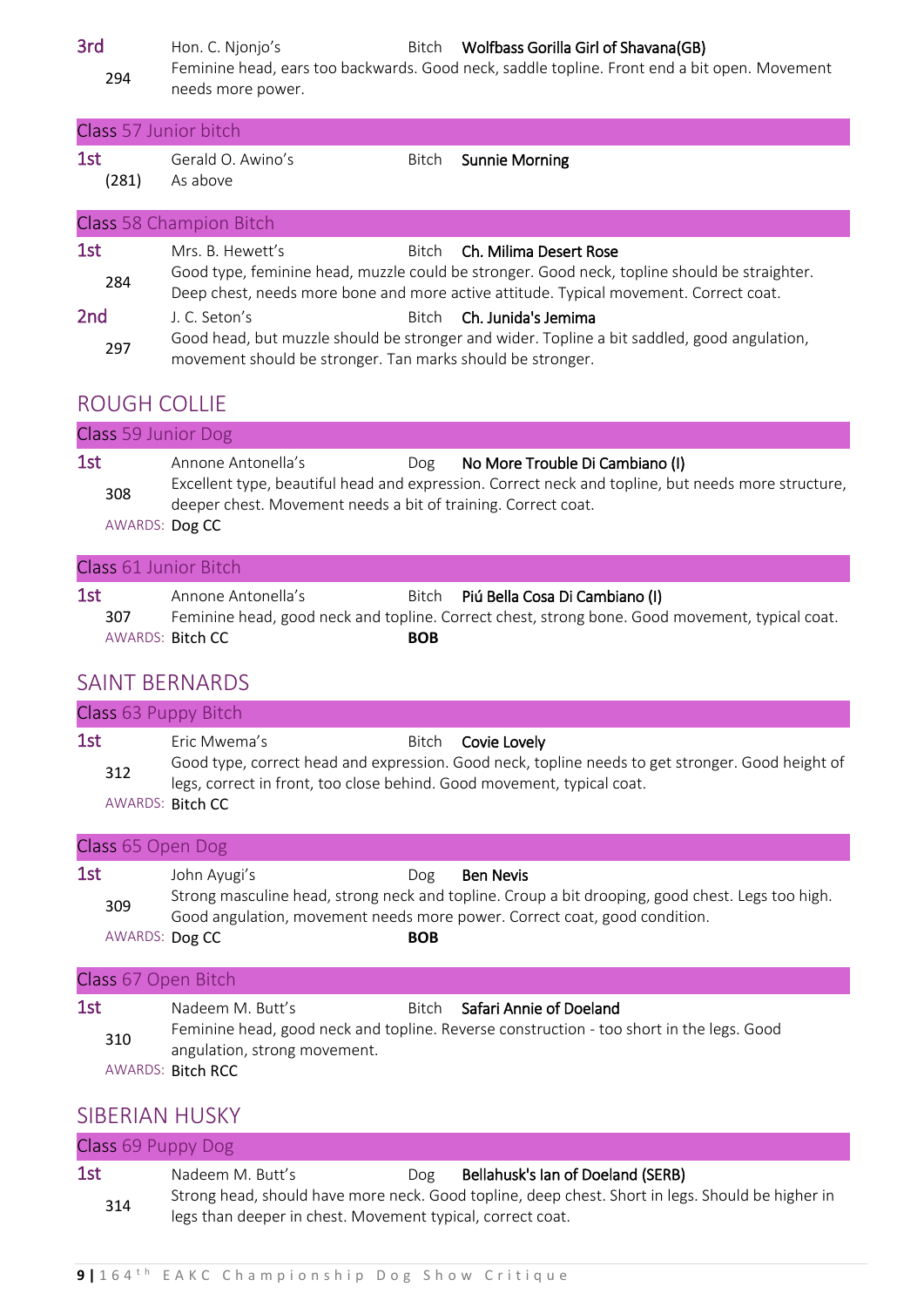| Class 71 Puppy Bitch |                                                                                                           |            |                                                                                                                                                |  |
|----------------------|-----------------------------------------------------------------------------------------------------------|------------|------------------------------------------------------------------------------------------------------------------------------------------------|--|
| 1st                  | Nadeem M. Butt's                                                                                          | Bitch      | Bellahusk's Miss Coquet of Doeland (SERB)<br>Excellent feminine head with correct expression. Eyes should be better with both the same colour. |  |
| 315                  | Excellent neck, good topline, chest still developing. Good angulation. Typical movement, correct<br>coat. |            |                                                                                                                                                |  |
|                      | <b>AWARDS: Bitch CC</b>                                                                                   | <b>BOB</b> |                                                                                                                                                |  |
|                      |                                                                                                           |            |                                                                                                                                                |  |

#### WHITE SWISS SHEPHERD

| Class 75 Limit Mixed |                                                                |            |                                                                                                                                          |  |  |
|----------------------|----------------------------------------------------------------|------------|------------------------------------------------------------------------------------------------------------------------------------------|--|--|
| 1st<br>274           | Mr. R. F. Maranga's<br>movement, correct coat. Needs training. | Dog        | Dolittle Farm Xalam Amor of Acacia (ZA)<br>Excellent head and expression. Good neck and topline. Strong chest, strong construction. Good |  |  |
| AWARDS: Dog CC       |                                                                | <b>BOB</b> |                                                                                                                                          |  |  |

# CANE CORSO

| Class 77 Puppy Dog |                                  |            |                                                                                                   |
|--------------------|----------------------------------|------------|---------------------------------------------------------------------------------------------------|
| 1st                | Dragana Bojic Vignjevic's        | Dog        | Django Sirmium Guard (CZE)                                                                        |
| 316                |                                  |            | Typical head, could have a bit more neck. Correct topline, good angulation. Strong, deep chest. A |
|                    | little overweight. Correct coat. |            |                                                                                                   |
| AWARDS: Dog CC     |                                  | <b>BOB</b> |                                                                                                   |

# GREAT DANE

|     |                | Class 77A Puppy Dog                                                                                                                                         |                                                                                                                                                                                                                 |
|-----|----------------|-------------------------------------------------------------------------------------------------------------------------------------------------------------|-----------------------------------------------------------------------------------------------------------------------------------------------------------------------------------------------------------------|
| 1st | 317            | Shain Butt's<br>Dog<br>coat would be better without the third colour.<br>AWARDS: Dog CC                                                                     | <b>Glen Alley</b><br>Good size, correct type, nice head with good expression. Correct neck and topline, good body<br>proportions, sound movement. The colour patches should be more evenly distributed, and the |
|     |                | Class 78A Novice bitch                                                                                                                                      |                                                                                                                                                                                                                 |
| 1st | 318            | Mathijs den Dulk's<br>Bitch<br>movement, good coat and colour.<br>AWARDS: Bitch CC<br><b>BOB</b>                                                            | <b>Just Amazing</b><br>Good size, feminine head, correct neck and topline. Good proportions, correct angulation. Sound                                                                                          |
|     | <b>BEAGLES</b> |                                                                                                                                                             |                                                                                                                                                                                                                 |
|     |                | Class 81 Junior Dog                                                                                                                                         |                                                                                                                                                                                                                 |
| 1st | 319            | Adil Butt's<br>Dog<br>movement (when he wants), excellent coat.<br>AWARDS: Dog CC<br><b>BOB</b><br><b>Best in Show</b><br>TROPHIES: Cave Shield, Pulvex Cup | Cherive Sylvester (ZA)<br>Excellent head, good neck and topline, correct tail. Good proportions. Square body, good<br><b>Hound Group Winner</b>                                                                 |
|     |                | Class 82 Junior Bitch                                                                                                                                       |                                                                                                                                                                                                                 |
| 1st | 320            | Adil Butt's<br>Bitch<br>coat.<br>AWARDS: Bitch CC                                                                                                           | Cherive Honey Pops (ZA)<br>Excellent head, could have a bit more neck. Should be higher on the legs. Good movement, correct                                                                                     |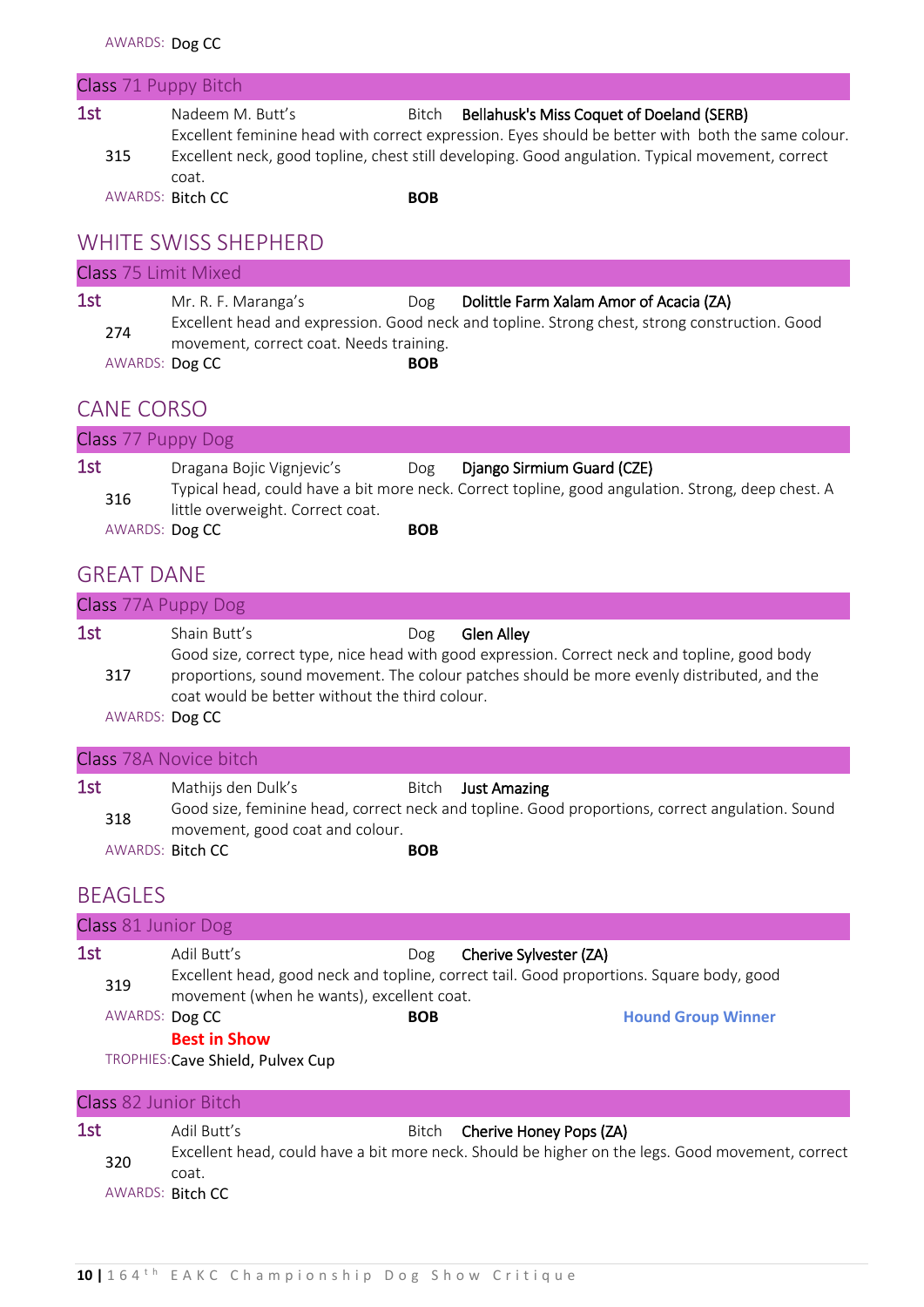### DACHSHUND STANDARD LONGHAIR

#### Class 86 Champion Dog 1 st Mrs. B. E. Davis's Dog Ch. Chutney of Ontulele <sup>323</sup> Eleven years old. Excellent head, could have a little more neck. Topline could be straighter. Excellent front. Good angulation, moving with extension. AWARDS: **Best Saturday Veteran Reserve Best Veteran in Show** TROPHIES:Shellguard Tankard for Best Saturday Veteran 2 nd Anna McFerran's Dog Ontulele Harry Potter <sup>324</sup> Excellent head, neck and topline. Needs more angulation, especially in front, and front should be straighter. Movement needs more extension. Correct coat. Class 88 Champion Bitch 1 st Mrs. B. E. Davis's Bitch Ch. Ontulele Thumbelina <sup>321</sup> Excellent head, could have a little more neck. Good topline, excellent angulation. A bit overweight. Strong movement, good coat. AWARDS: **BOB** TROPHIES:Best Longhaired Dachshund Trophy 2 nd Mrs. B. E. Davis's **Bitch Ch. Fleetwood Passion at Ontulele** <sup>322</sup> Feminine head, under-jaw should be stronger. Correct neck, a bit overweight. Topline should be stronger, and more power in movement. Correct coat.

#### RHODESIAN RIDGEBACKS

|                                           | Class 89 Puppy Bitch                                                                                                           |                   |                                                                                                                                                                          |
|-------------------------------------------|--------------------------------------------------------------------------------------------------------------------------------|-------------------|--------------------------------------------------------------------------------------------------------------------------------------------------------------------------|
| 1 <sup>st</sup><br>327                    | Ursula Phayre's<br>movement, excellent coat.<br>AWARDS: Bitch CC                                                               | Bitch             | Glenaholm Jabulela (ZA)<br>Excellent head, good neck. Topline should be straighter. Deep chest, correct angulation. Sound                                                |
| 2 <sub>nd</sub><br>325                    | Nadeem M. Butt's<br>A bit high on the legs. Needs to get more confidence in character.<br><b>AWARDS: Bitch RCC</b>             | Bitch             | Marion Inga of Doeland<br>Good head, strong muzzle. Correct neck. Topline should be firmer. Chest still needs to get deeper.                                             |
|                                           | <b>Class 90 Limit Mixed</b>                                                                                                    |                   |                                                                                                                                                                          |
| 1 <sup>st</sup><br>335                    | David Zavala's<br>angulation. Tail a bit short. Excellent coat. good movement.<br>AWARDS: Dog CC<br>TROPHIES: Kilimathego Bowl | Dog<br><b>BOB</b> | Limpopo Tide<br>Excellent type, strong head, good neck and topline. Correct coat, good proportions. Good<br><b>Hound Group Reserve Best</b>                              |
|                                           | Class 92 Champion Dog                                                                                                          |                   |                                                                                                                                                                          |
| 1 <sup>st</sup><br>334<br>2 <sub>nd</sub> | Regula Wacker's<br>stronger. Correct angulation. Typical movement. Correct coat.<br>Ms. C. E. Rees's                           | Dog               | Dog Ch. Shadikongoro Charro at Wildfire (ZA)<br>Good size, correct type. Could have a little more stop. Good neck and topline. Croup should be<br>Ch. Mukuini Hypotenuse |
| 330                                       | chest. Typical movement. Could have a more active attitude. Correct coat.                                                      |                   | Excellent head and expression, good neck. Topline could be stronger. Correct angulation, deep                                                                            |
|                                           | Class 94 Champion Bitch                                                                                                        |                   |                                                                                                                                                                          |

| $1^{\rm st}$ | Regula Wacker's          | Bitch Ch. Gondwana Sugar N Spice at Wildfire (ZA)                                              |
|--------------|--------------------------|------------------------------------------------------------------------------------------------|
| 333          |                          | Excellent head, good neck. Topline should be straighter. Deep chest, correct angulation. Sound |
|              | movement. Excellent coat |                                                                                                |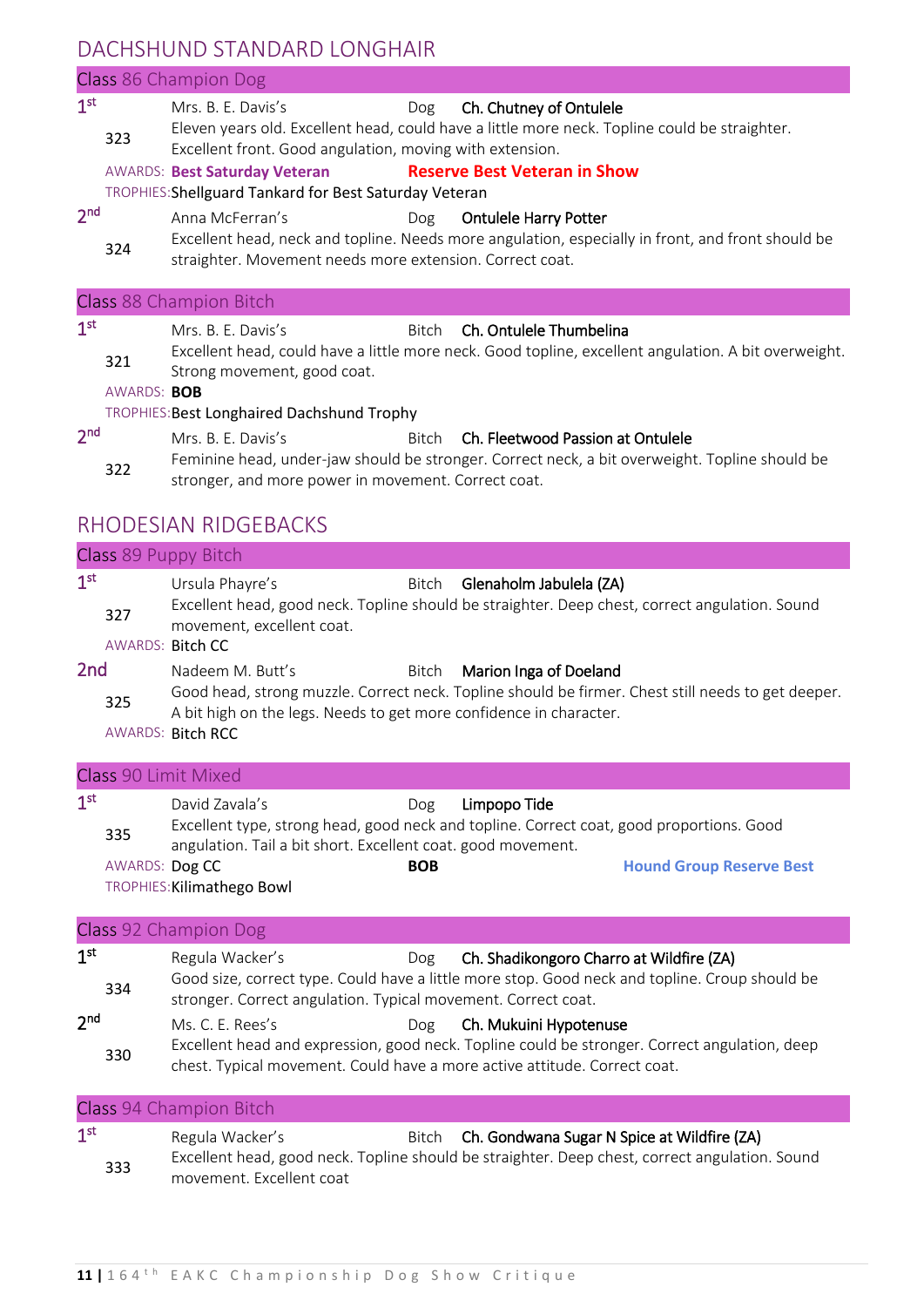2nd Ms. C. E. Rees's Bitch Ch. Mukuini Chalinze 329 Good skull, but muzzle should be stronger, especially the under-jaw. Correct neck and topline, chest should be deeper. Good angulation. Movement should be stronger in the rear, and more

parallel. Correct coat.

|                 | Class 99 Saturday Veteran |                                   |                  |
|-----------------|---------------------------|-----------------------------------|------------------|
| 1 <sup>st</sup> | (323) Mrs. B. E. Davis'   | Ch. Chutney of Ontulele           | 07 November 2006 |
| 2nd             | (330) Ms. C. E. Rees'     | Ch. Mukuini Hypotenuse            | 20 June 2010     |
| 3rd             | (329) Ms. C. E. Rees'     | Ch. Mukuini Chalinze              | 24 June 2010     |
| 4th             | (322) Mrs. B. E. Davis'   | Ch. Fleetwood Passion at Ontulele | 21 August 2008   |
| 5th             | 298 Mrs. J. Seton's       | Milima Vesuvianite                | 13 November 2009 |

# Class 100 Saturday Brace

| 1st             | 5 Mr. A. Butt's       | <b>Beagles</b>              |
|-----------------|-----------------------|-----------------------------|
| 2 <sub>nd</sub> | 4 Mrs. A. Antonella's | <b>Rough Collies</b>        |
| 3rd             | 1 Ms. C. F. Rees'     | <b>Rhodesian Ridgebacks</b> |
| 4th             | 7 J. C. Seton's       | Rottweilers                 |
| 5th             | 3 Mrs. B. F. Davis'   | Dachshund St L/H            |

#### PUGS

# Class 102 Minor Puppy Mixed 1st Mrs & Mrs S. Kabuga's Bitch Skaga Aenn Night Duchess <sup>336</sup> Good type, correct head and expression. Excellent neck and topline. Good angulation, straight front. Typical movement, correct coat. 2nd Angela Yoder-Maina's Bitch Skaga Aliya Night Sandy <sup>338</sup> Good type, head could be larger, could have a little more neck. Excellent topline. Front should be straighter. Good body, correct angulation. Correct coat. Good movement, well presented.

#### Class 103 Limit Mixed

| 1st            | Angela Yoder-Maina's | Dog | Summersim Runway Riot at Imani (ZA)                                                              |
|----------------|----------------------|-----|--------------------------------------------------------------------------------------------------|
|                |                      |     | Good type, correct head, good body proportions., Good chest, correct tail but set too low. Good  |
| 339            |                      |     | angulation and movement. Correct coat. One testicle correct, and the other should be better laid |
|                | out.                 |     |                                                                                                  |
| AWARDS: Dog CC |                      |     |                                                                                                  |

#### Class 106 Champion Bitch

| 1st             |             | Angela Yoder-Maina's                                                                                                    |  | Bitch Ch. Prirose Coco Butter at Imani (IND)                                                                                                   |  |  |
|-----------------|-------------|-------------------------------------------------------------------------------------------------------------------------|--|------------------------------------------------------------------------------------------------------------------------------------------------|--|--|
|                 | 340         | Good size, correct type, typical head, good neck and topline. Correct tail, good body, nice<br>movement. Coat changing. |  |                                                                                                                                                |  |  |
|                 | AWARDS: BOB |                                                                                                                         |  | <b>Toy Group Winner</b>                                                                                                                        |  |  |
|                 |             | TROPHIES: Pug Club Cup, Mini Tankard Best Toy Group                                                                     |  |                                                                                                                                                |  |  |
| 2 <sub>nd</sub> | 337         | Mrs & Mrs S. Kabuga's<br>needs more power, correct coat.                                                                |  | Bitch Ch. Summersim Black Orchid of Skaga (ZA)<br>Good type correct head, a bit overweight. Good topline, correct ribcage. Good tail, Movement |  |  |

#### YORKSHIRE TERRIER

| Class 107 Puppy Mixed |                                     |       |                                                                                                    |  |  |  |
|-----------------------|-------------------------------------|-------|----------------------------------------------------------------------------------------------------|--|--|--|
| 1st                   | Mr. Oscar Kambona's                 | Bitch | Clandemisk Madona                                                                                  |  |  |  |
| 341                   | movement, correct coat for the age. |       | Excellent size, and head with good expression. Correct ears. Topline should be straighter. Typical |  |  |  |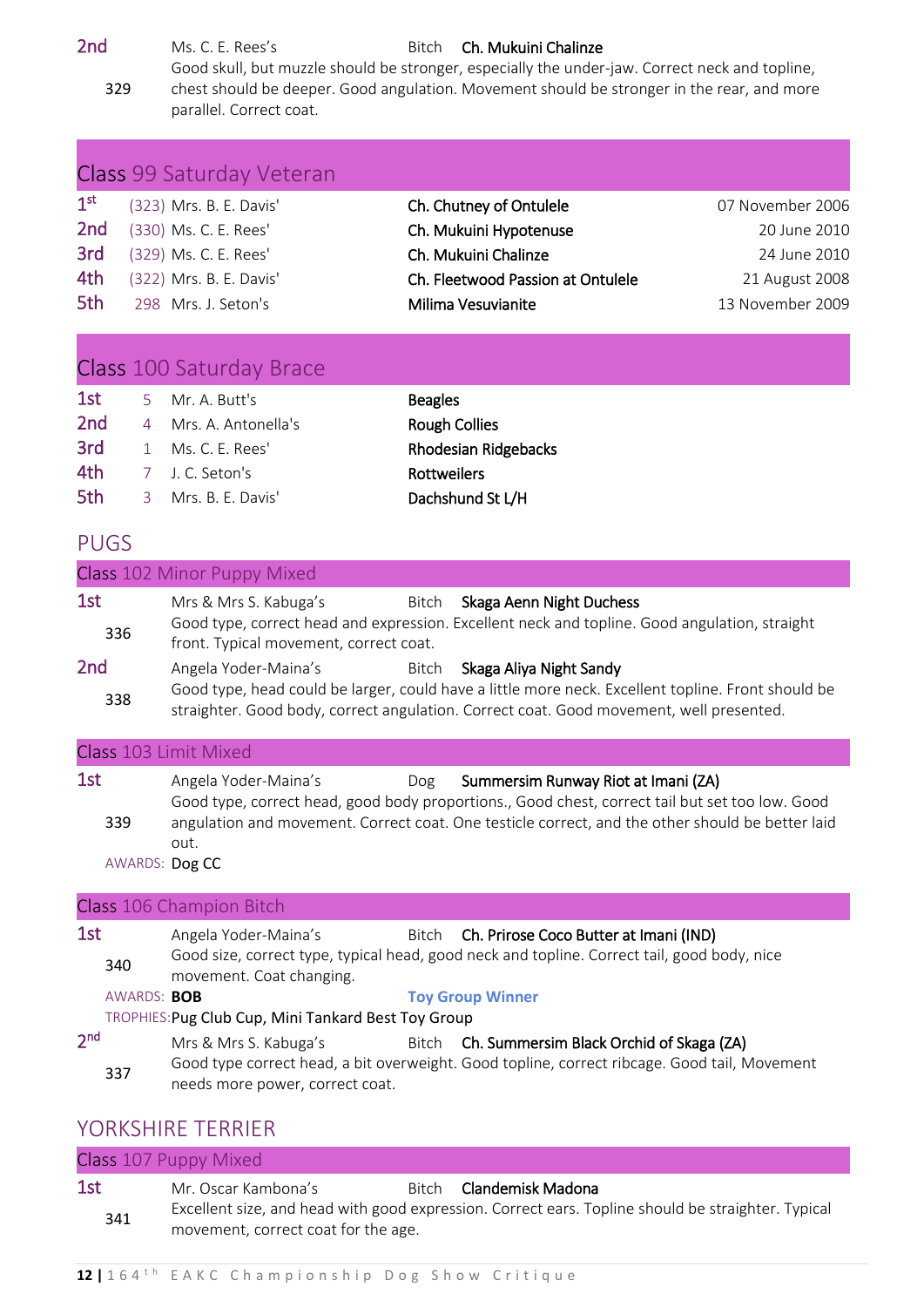| Class 108 Junior Mixed |                     |  |                                                                                                 |  |  |  |
|------------------------|---------------------|--|-------------------------------------------------------------------------------------------------|--|--|--|
| 2nd                    | Mr. Oscar Kambona's |  | Bitch <b>Clandemisk Lacey Lady</b>                                                              |  |  |  |
| 342                    | dark.               |  | Big size. Head with drooping ears. Short neck, too long in body. Good movement. Coat colour too |  |  |  |

# ENGLISH BULLDOG

|            | Class 116 Limit Mixed                                                      |            |                                                                                                                                  |
|------------|----------------------------------------------------------------------------|------------|----------------------------------------------------------------------------------------------------------------------------------|
| 1st<br>343 | Tuntu Mazibuko's<br>High body, good angulation and movement. Correct coat. |            | Bitch <b>Cookie (ZA)</b><br>Good size, correct type. Nice head, eyes a bit prominent, and ears a bit jointed. Excellent topline. |
|            | AWARDS: Bitch CC                                                           | <b>BOB</b> | <b>Utility Group Winner</b>                                                                                                      |

# COCKER SPANIELS

|                 |                       | <b>Class</b> 120 Limit Mixed                                                                                |                                                                                                                                                   |
|-----------------|-----------------------|-------------------------------------------------------------------------------------------------------------|---------------------------------------------------------------------------------------------------------------------------------------------------|
| 1st             | 344<br>AWARDS: Dog CC | Shaleen Keshavjee's<br>Dog<br>Correct movement, needs a bit of training. Excellent coat.                    | <b>Flyaway Mountain King</b><br>Good type, correct head. Good neck and topline. Correct angulation, good chest and proportions.                   |
|                 |                       | Class 122 Champion Dog                                                                                      |                                                                                                                                                   |
| 1st             | 345<br>AWARDS: BOB    | Ms. A. C. Taieth's<br>Dog<br>Movement needs training.<br>TROPHIES: Ice Maiden Rosebowl, Bayer Challenge Cup | Sh Ch. Flyaway Song of Norway<br>Excellent type, correct head, good proportions. Correct topline, good angulation. Typical coat.                  |
| 2 <sup>nd</sup> | 346                   | Ms. A. C. Taieth's<br>Dog<br>coat should be in better condition.                                            | Sh. Ch. Pearkim Pittyvaich at Flyaway (UK)<br>Head a bit heavy. Good neck. Topline should be firmer, and use the tail more. Good angulation,      |
|                 |                       | Class 124 Champion Bitch                                                                                    |                                                                                                                                                   |
| 1st             | 347                   | Ms. A. C. Taieth's<br>Bitch                                                                                 | Sh. Ch. Syrmor Maid In Blue at Flyaway (UK)<br>Excellent feminine head, could have a little more neck. Strong body with good proportions. Correct |

# GOLDEN RETRIEVERS

neckline and movement. Typical coat.

|                              | Class 125 Puppy Mixed                                                                                                                                                                                                       |
|------------------------------|-----------------------------------------------------------------------------------------------------------------------------------------------------------------------------------------------------------------------------|
| 1st<br>348<br>AWARDS: Dog CC | Doeland Gabor<br>Nadeem M. Butt's<br>Dog<br>Good type, should have a little more neck. Topline needs to get stronger. Good chest, good<br>angulation. Typical movement, correct coat for the age. Excellent character.      |
|                              | <b>Class 126 Novice Mixed</b>                                                                                                                                                                                               |
| 1st<br>350                   | Bitch Doeland Bonnie<br>Nadeem M. Butt's<br>Excellent head and expression. Good neck, topline should be stronger. A bit short on the legs,<br>overweight. Good coat. Movement needs more power.<br><b>AWARDS: Bitch RCC</b> |

| Class 127 Limit Mixed |                                                                                                                                                                                                                                                                          |  |  |  |
|-----------------------|--------------------------------------------------------------------------------------------------------------------------------------------------------------------------------------------------------------------------------------------------------------------------|--|--|--|
| 1st<br>349            | Doeland Farina<br>Nadeem M. Butt's<br>Bitch<br>Excellent type, beautiful head. Could have a little more neck. Good topline, chest still needs to<br>develop. Shoulders a bit out. Good angulation, correct coat. Needs more confidence in character.<br>AWARDS: Bitch CC |  |  |  |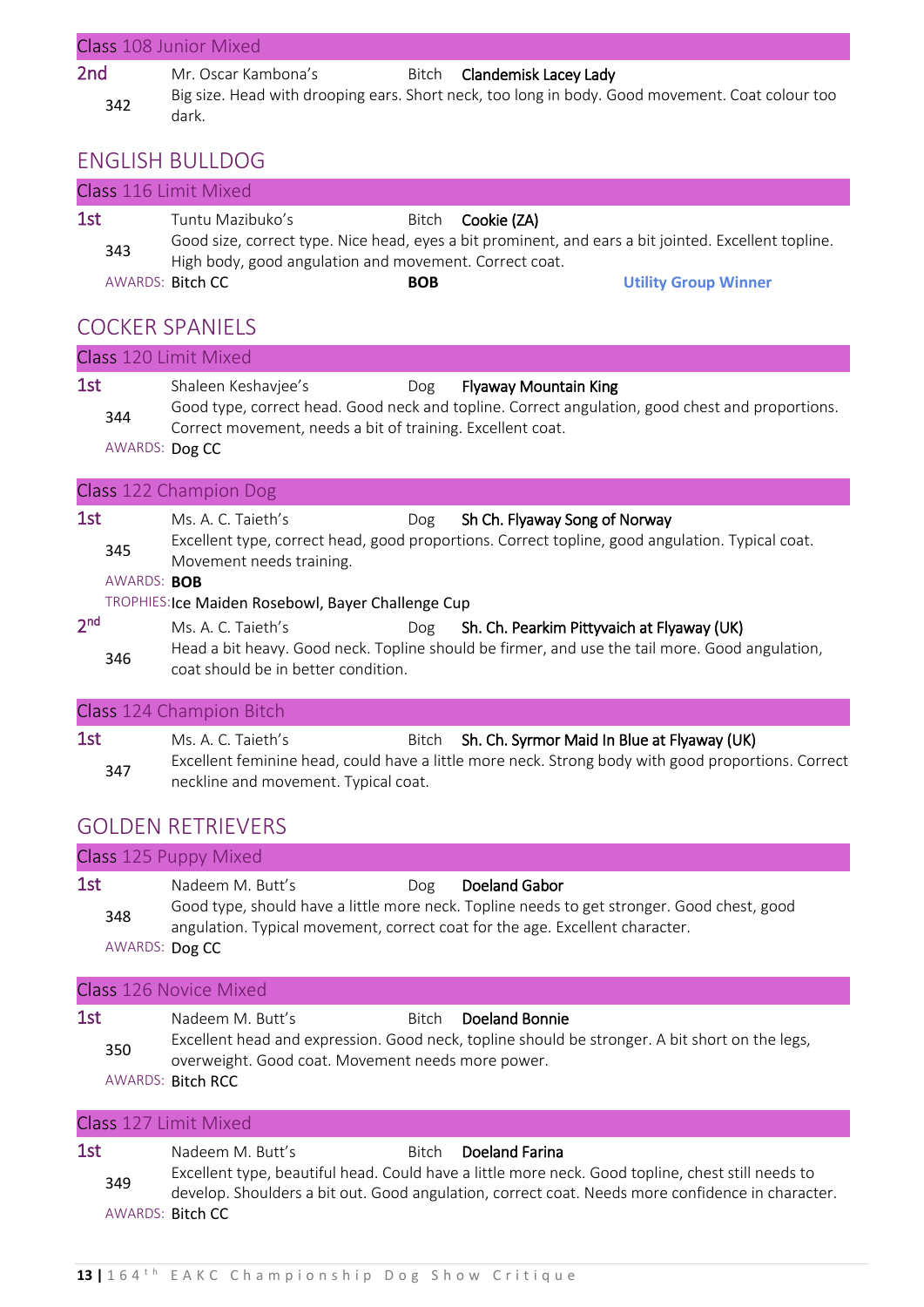| Class 128 Open Dog           |                                                                                                                                                                                                                                                                                                                                                                                                           |
|------------------------------|-----------------------------------------------------------------------------------------------------------------------------------------------------------------------------------------------------------------------------------------------------------------------------------------------------------------------------------------------------------------------------------------------------------|
| 1st<br>351                   | Nadeem M. Butt's<br>Chiming Bells Zane of Doeland (IND)<br>Dog<br>Typical head, ears should be better carried. Good neck, topline should be stronger. Front a bit<br>closed. Good angulation, movement a bit  Coat should be not so curly. Good character.<br>AWARDS: Dog RCC                                                                                                                             |
|                              | Class 129 Champion Dog                                                                                                                                                                                                                                                                                                                                                                                    |
| 1st<br>352<br><b>AWARDS:</b> | Nadeem M. Butt's<br>Ch. Chimingbells Stealing The Show of Doeland (IND)<br>Dog<br>Excellent type, beautiful head. Good neck and topline. Tail set a bit high, and carried a bit high.<br>Correct ribcage, good angulation. Excellent coat, good movement, correct character<br><b>BOB</b><br><b>Gundog Group Reserve Best</b>                                                                             |
| Class 130 Open Bitch         |                                                                                                                                                                                                                                                                                                                                                                                                           |
| 1st<br>354                   | Nadeem M. Butt's<br>Bitch<br>Doeland Abba<br>Typical head, good neck. Topline should be stronger. A little overweight, short in legs. Good<br>movement. Changing coats.                                                                                                                                                                                                                                   |
|                              | Class 131 Champion Bitch                                                                                                                                                                                                                                                                                                                                                                                  |
| 1st<br>353                   | Nadeem M. Butt's<br>Ch. Chiming Bells My Dream Come True (IND)<br>Bitch<br>Excellent type, beautiful head. Good neck and topline. Correct proportions, character needs more<br>confidence.                                                                                                                                                                                                                |
|                              | <b>LABRADOR RETRIEVERS</b>                                                                                                                                                                                                                                                                                                                                                                                |
| Class 133 Puppy Dog          |                                                                                                                                                                                                                                                                                                                                                                                                           |
| 1st<br>365                   | Duda Cardoso's<br>Imani Juma Kivu<br>Dog<br>Excellent type, correct head, good neck and topline. Correct angulation, good chest, excellent tail<br>and coat. Movement excellent for his age.<br><b>AWARDS: Best Labrador Puppy</b>                                                                                                                                                                        |
| 2nd<br>367<br>3rd<br>392     | Mrs. B. E. Davis's<br>High Society at Ontulele<br>Dog<br>Excellent head, good neck. Topline not correct at the moment, a bit saggy. Strong bone, good<br>angulation, excellent tail. A bit loose in movement, changing coat.<br>Imani Joho Joker<br>Gia Jutley's<br>Dog<br>Still looking very babyish, but typical head, correct topline, good bone. Correct angulation,<br>excellent tail. Typical coat. |
|                              |                                                                                                                                                                                                                                                                                                                                                                                                           |
| Class 134 Junior Dog         |                                                                                                                                                                                                                                                                                                                                                                                                           |
| 1st<br>389                   | Mrs. Claire Drexler's<br><b>Ontulele Quarter Master</b><br>Dog<br>Typical head and strong masculine neck. Good topline, correct bone. Still needs to open the chest.<br>Correct movement, excellent coat.                                                                                                                                                                                                 |
| 2 <sub>nd</sub><br>357       | Nadeem M. Butt's<br>Ailsacraig Sensational at Doeland (ZA)<br>Dog<br>Still very puppy-looking, but correct in type. Excellent head, good neck and topline. tail should be<br>thicker. Correct front. Needs more angulation, especially behind. Typical movement, coat<br>changing.                                                                                                                        |
| 3rd<br>358                   | Nadeem M. Butt's<br>Dimechee Duke of Doeland (ZA)<br>Dog<br>Good head and neck, topline should be stronger, and croup is a bit round. Good tail, close in front.<br>Correct angulation behind, good coat.                                                                                                                                                                                                 |
| Class 135 Novice Dog         |                                                                                                                                                                                                                                                                                                                                                                                                           |
| 1st<br>390                   | Phiela's Doodle Bug<br>Mrs. P. Galley's<br>Dog<br>Excellent type, beautiful head, strong neck. Topline should be firmer. Excellent tail. Good<br>angulation, correct movement, and coat.                                                                                                                                                                                                                  |
| 2 <sub>nd</sub><br>400       | David Longstaff's<br>Doeland Elmo of Andulus<br>Dog<br>Masculine head, could be a bit wider. Needs a little more neck. Correct topline, excellent tail. Good<br>angulation. Movement needs a bit more power. Correct coat.                                                                                                                                                                                |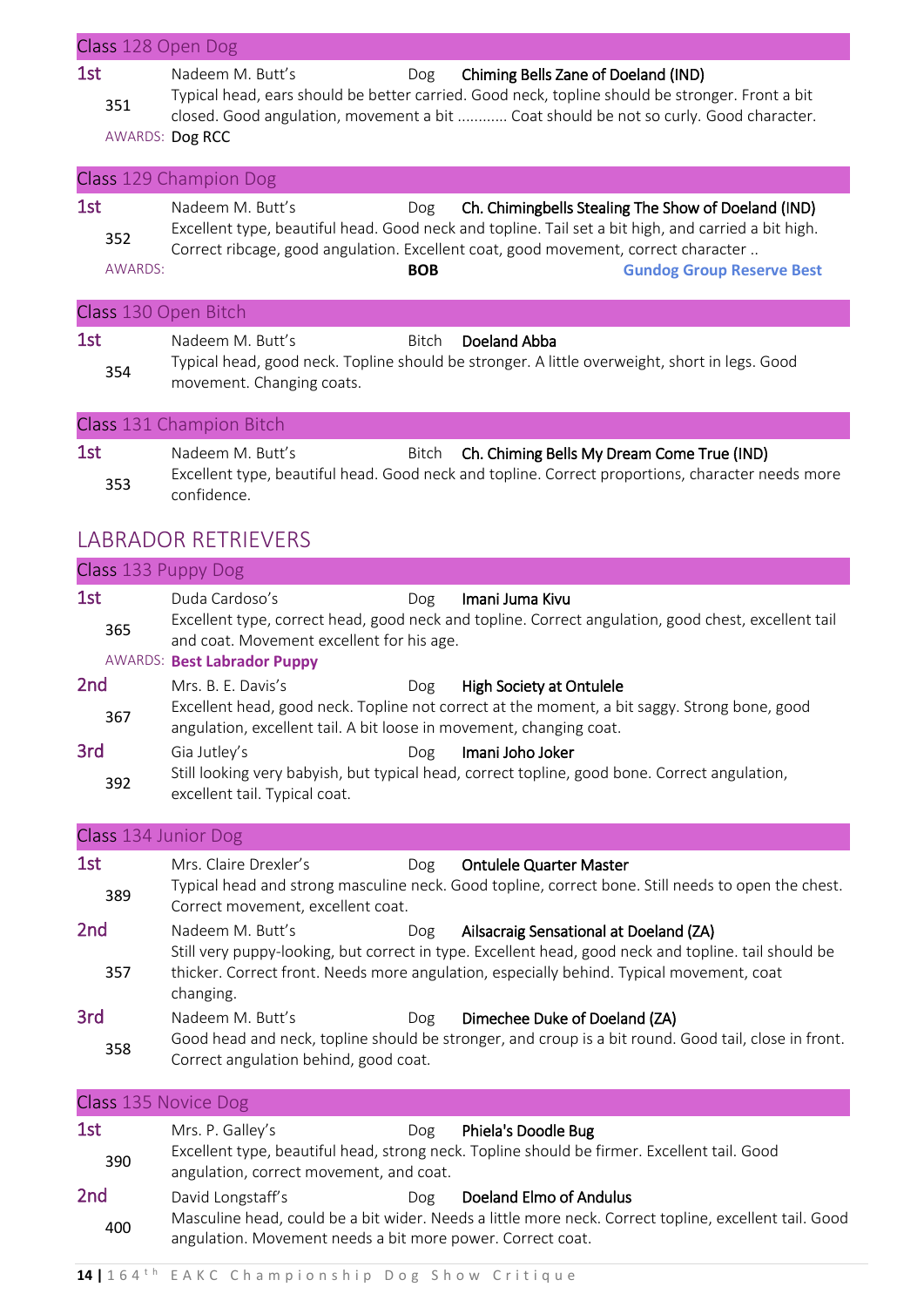3rd David Longstaff's Dog Andulus Smithsonite For a male this age, he needs more substance. The head should be wider. Good neck and topline.

396 Tail also should be thicker. Good ribcage, needs a little more bone. Good angulation and movement.

|                 |                       | Class 136 Graduate Dog                                                                                                                                                                                                                                                                                                                                             |
|-----------------|-----------------------|--------------------------------------------------------------------------------------------------------------------------------------------------------------------------------------------------------------------------------------------------------------------------------------------------------------------------------------------------------------------|
| 1st             | 411                   | Mrs. S. May's<br><b>Ontulele Nosey Parker</b><br><b>Dog</b><br>Excellent head, good neck, correct topline. Ribcage should be more barrel-y. Good tail, carried a<br>bit high. Correct movement, good coat.                                                                                                                                                         |
| 2 <sub>nd</sub> | 366                   | Susan Cunningham's<br>Phiela's Digby Dog<br>Dog<br>Excellent dog, in general very typical. The head could be a bit wider. Good neck and topline,<br>excellent rib-cage. Correct tail, good angulation, but should be more active in movement, and<br>using the tail. Correct coat.                                                                                 |
| 3rd             | 426                   | Angela Yoder-Maina's<br>Play Mor Special Edition at Imani (POL)<br>Dog<br>Excellent head, strong neck, topline should be firmer. Correct tail, but set a bit low. Front a bit<br>close, and needs more angulation behind. Correct movement and coat.                                                                                                               |
| 4th<br>5th      | 403<br>384            | <b>Andulus Black Prince</b><br>David Longstaff's<br>Dog<br>Mrs. B. E. Davis's<br>Ontulele Casanova Lad<br>Dog                                                                                                                                                                                                                                                      |
|                 |                       | Class 137 Limit Dog                                                                                                                                                                                                                                                                                                                                                |
| 1st             | 374<br>AWARDS: Dog CC | Mrs. B. E. Davis's<br><b>Ontulele Klever Klogs</b><br>Dog<br>Excellent dog with great quality. Masculine and typical head, eyes could be a bit darker. Excellent<br>neck and topline, correct tail, excellent ribcage. Good angulation, correct movement, excellent<br>coat.                                                                                       |
| 2 <sub>nd</sub> | 371                   | Mrs. B. E. Davis's<br>Dolbia William at Ontulele (POL)<br>Dog<br>Strong masculine head, good neck and topline, excellent tail. Good angulation, movement could<br>be more uniform, and more powerful. Excellent coat.                                                                                                                                              |
| 3rd             | 361                   | Nadeem M. Butt's<br>Doeland Bogart<br>Dog<br>Masculine head, ears could be better carried. Loose skin on the neck. A bit short. Topline should<br>be firmer. Correct tail, excellent angulation. Good rib-cage. Too short in legs. Strong movement,<br>correct coat.                                                                                               |
|                 |                       | Class 138 Open Dog                                                                                                                                                                                                                                                                                                                                                 |
| 1st             | 360                   | <b>Doeland Fazzo</b><br>Nadeem M. Butt's<br>Dog<br>Strong dog, masculine head, good neck, but skin too loose. Correct topline, excellent tail. Needs<br>more front angulation, correct behind. Excellent ribcage. Strong movement, correct coat, good<br>attitude.<br>AWARDS: Dog RCC                                                                              |
| 2 <sub>nd</sub> | 375                   | Mrs. B. E. Davis's<br>Ontulele Justthejob<br>Dog<br>Very correct dog, should have stronger head for a male, and needs a more active attitude.<br>Excellent neck and topline. Correct tail, a bit short on legs. Needs to be stronger in movement.<br>Excellent coat.                                                                                               |
| 3rd             | 382                   | Mrs. B. E. Davis's<br><b>Ontulele Dare Devil</b><br>Dog<br>Correct neck and topline. Seven years, excellent type, good head, correct tail. Good ribcage.<br>Correct angulation. Movement showing his age. Correct coat.<br><b>AWARDS: Best Sunday Veteran</b><br><b>Best Veteran in Show</b><br>TROPHIES: Whijan Cup, Potgieter Cup, EAKC Best Veteran in Show Cup |
|                 |                       | Class 139 Veteran Dog                                                                                                                                                                                                                                                                                                                                              |
| 1 <sup>st</sup> | 412                   | Mrs. S. May's<br><b>Andulus Canary Diamond</b><br>Dog<br>Excellent dog, ten and half years, beautiful head, correct proportions. Strong neck, still acceptable<br>topline. Good tail, correct ribcage. Good angulation, movement according to his age. Correct coat.                                                                                               |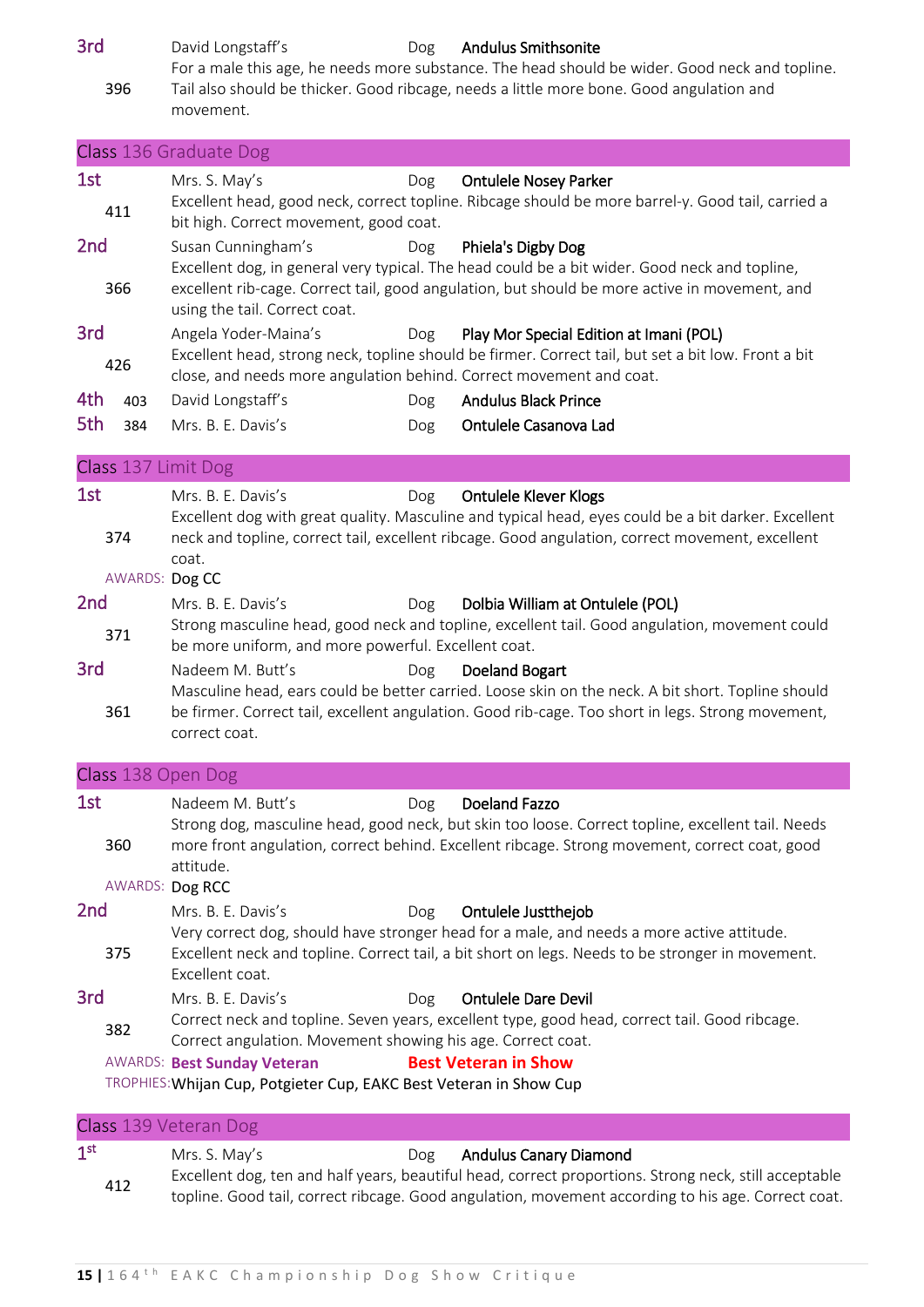| 2 <sub>nd</sub> | 410                | Dr. M. MacDevette's<br>Unfortunately limping on left front leg today. Excellent coat.                  | Dog          | Sh. Ch. Andulus Gulliver's Boy<br>Excellent head, good neck and topline. Tail too long, correct ribcage. Good angulation.                                                                                                            |
|-----------------|--------------------|--------------------------------------------------------------------------------------------------------|--------------|--------------------------------------------------------------------------------------------------------------------------------------------------------------------------------------------------------------------------------------|
| 3 <sup>rd</sup> | (382)              | Mrs. B. E. Davis's<br>As above                                                                         | Dog          | <b>Ontulele Dare Devil</b>                                                                                                                                                                                                           |
| 4 <sup>th</sup> | 385                | Mrs. B. E. Davis's                                                                                     | Dog          | Ch. Ontulele Benjamin Bunny                                                                                                                                                                                                          |
|                 |                    | <b>Class 140 Champion Dog</b>                                                                          |              |                                                                                                                                                                                                                                      |
| 1 <sup>st</sup> | 372<br>AWARDS: BOB | Mrs. B. E. Davis's<br>movement. Excellent coat, but changing at the moment.<br><b>Best Countrybred</b> | Dog          | Ch. Ontulele Merely Amonarch<br>Masculine head, good neck and topline. Correct tail, excellent ribcage. Good angulation, correct<br><b>Gundog Group Winner</b><br><b>Third Best in Show</b>                                          |
|                 |                    |                                                                                                        |              | TROPHIES:Labrador Shellguard Rosebowl, Vuorinen Mug, Harefield Trophy, Dundori Cup                                                                                                                                                   |
| 2 <sub>nd</sub> | (410)              | Dr. M. MacDevette's<br>As above                                                                        | Dog          | Sh. Ch. Andulus Gulliver's Boy                                                                                                                                                                                                       |
| 3 <sup>rd</sup> | (385)              | Mrs. B. E. Davis's<br>no critique given                                                                | Dog          | Ch. Ontulele Benjamin Bunny                                                                                                                                                                                                          |
|                 |                    | Class 141 Puppy Bitch                                                                                  |              |                                                                                                                                                                                                                                      |
| 1 <sup>st</sup> | 393                | Mrs & Mrs S. Kabuga's<br>typical movement, correct coat.                                               | Bitch        | Imani Idyllic Izzy<br>Excellent type, beautiful feminine head, and expression, but overweight. Beautiful neck, still<br>holding the topline in spite of being overweight. Excellent tail, correct ribcage. Good angulation,          |
| 2 <sub>nd</sub> | 415                | Mrs. S Miller's<br>Correct coat.                                                                       | <b>Bitch</b> | <b>Mary Poppins</b><br>Excellent neck, topline should be stronger. Good ribcage, correct angulation, typical movement.                                                                                                               |
| 3 <sup>rd</sup> | 422                | Angela Yoder-Maina's                                                                                   | Bitch        | Bunnichem Kyllini at Imani (ZA)<br>Very promising puppy, still very young. Feminine head, excellent neck and topline. Correct tail.<br>good angulation, good development of the chest., Strong movement, excellent coat, well shown. |
| 4 <sup>th</sup> | 423                | Angela Yoder-Maina's                                                                                   | Bitch        | Imani Indigo Iris                                                                                                                                                                                                                    |
| 5 <sup>th</sup> | 368                | Mrs. B. E. Davis's                                                                                     | <b>Bitch</b> | Ontulele Right Royal                                                                                                                                                                                                                 |
|                 |                    | Class 142 Junior Bitch                                                                                 |              |                                                                                                                                                                                                                                      |
| 1 <sup>st</sup> | 420                | Mrs. R. Stichbury's<br>puppy-looking. Good angulation, strong movement, and excellent coat.            | <b>Bitch</b> | Ontulele Queen of Sheba<br>Excellent type, beautiful head, good neck and topline. Correct tail, excellent angulation. Still a bit                                                                                                    |
| 2 <sub>nd</sub> | 359                | Nadeem M. Butt's                                                                                       | Bitch        | Dimechee Diana of Doeland (ZA)<br>Excellent head with correct type, strong neck. Should hold the topline more. Excellent tail.<br>Movement should be more parallel, should have more power or drive behind. Correct coat.            |
| 3 <sup>rd</sup> | (368)              | Mrs. B. E. Davis's<br>no critique given                                                                | <b>Bitch</b> | <b>Ontulele Right Royal</b>                                                                                                                                                                                                          |
|                 |                    | Class 143 Novice Bitch                                                                                 |              |                                                                                                                                                                                                                                      |
| 1 <sup>st</sup> | 369                | Mrs. B. E. Davis's                                                                                     | <b>Bitch</b> | <b>Ontulele Peanut Butter</b><br>Excellent type, beautiful head, neck and topline. Correct tail. Good height on legs. Good ribcage.<br>Moving with extension, but not in best condition in the front left leg. Excellent coat.       |
| 2 <sub>nd</sub> | 370                | Mrs. B. E. Davis's<br>bit higher on the legs. Good movement, excellent coat.                           | <b>Bitch</b> | Ontulele Oh Me Oh My<br>Excellent head and expression. Good neck. Topline should be stronger. Excellent tail. Should be a                                                                                                            |
| 3 <sup>rd</sup> | 391                | Mrs. P. Galley's<br>angulation. A bit high on the legs. Correct coat, typical movement.                | <b>Bitch</b> | Phiela's Dingdong Bell<br>Feminine head, good neck and topline. Excellent tail, should use it more. Needs more front                                                                                                                 |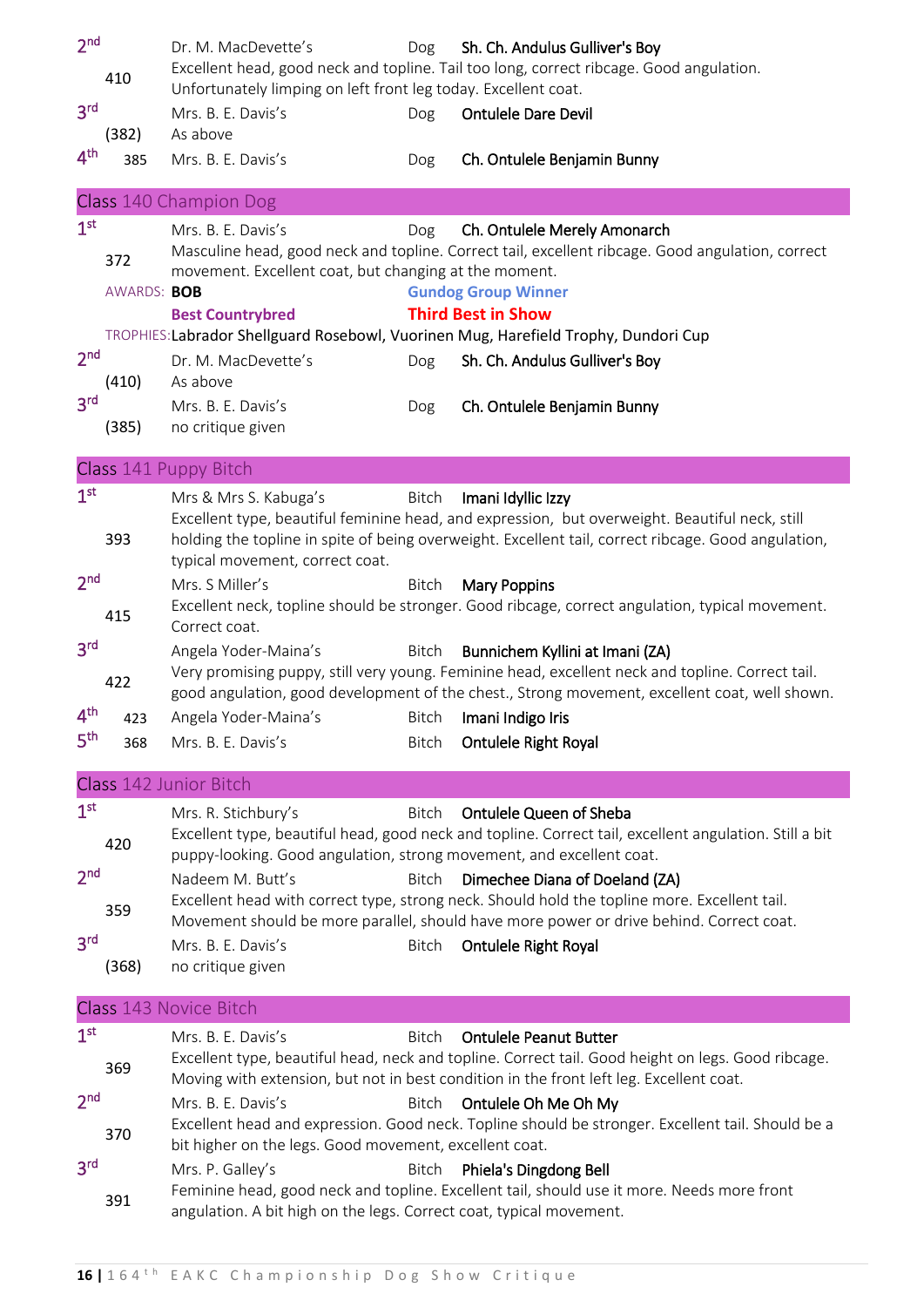4<sup>th</sup>

5 th

380 Mrs. B. E. Davis's Bitch Ontulele Follie Bergere

395 David Longstaff's Bitch Tosca Tigress of Andulus

|                                                                                             |                         | Class 144 Graduate Bitch                                                                                                                                                                                                                                                                                   |
|---------------------------------------------------------------------------------------------|-------------------------|------------------------------------------------------------------------------------------------------------------------------------------------------------------------------------------------------------------------------------------------------------------------------------------------------------|
| 1 <sup>st</sup>                                                                             | 413                     | Anna McFerran's<br>Montague Rubislaw<br>Bitch<br>Excellent type, beautiful head. Good neck. Topline should be more straight. Correct angulation,<br>good ribcage. Good tail, strong movement.<br><b>AWARDS: Bitch RCC</b>                                                                                  |
| 2 <sub>nd</sub>                                                                             | 376                     | Mrs. B. E. Davis's<br>Ontulele Justintime<br>Bitch<br>Feminine head, could be a bit wider. Excellent neck and topline. Correct tail, a bit short in legs.<br>Good ribcage, moving with extension. Excellent coat.                                                                                          |
| 3 <sup>rd</sup>                                                                             | 419                     | Vladimir Slavnov's<br>Bitch<br>Doeland Dora<br>Head needs a little more stop, excellent neck. Topline could be a little firmer. Good tail, correct<br>ribcage. Good angulation. Not moving properly today - going sideways and jumping. Correct coat.                                                      |
| 4 <sup>th</sup><br>5 <sup>th</sup>                                                          | 428<br>377              | Bitch<br><b>Bluebell Sasha</b><br>Angela Yoder-Maina's<br>Mrs. B. E. Davis's<br>Doeland Annie Oakley at Ontulele<br>Bitch                                                                                                                                                                                  |
|                                                                                             |                         | Class 145 Limit Bitch                                                                                                                                                                                                                                                                                      |
| 1 <sup>st</sup><br>2 <sub>nd</sub>                                                          | 427                     | Angela Yoder-Maina's<br>Playmor What If Costa Sterlina at Imani (POL)<br>Bitch<br>Excellent head and expression. A bit overweight. Good neck and topline. Excellent tail. Correct<br>ribcage. Could be a little higher on the legs. Good movement, correct coat.<br>Nadeem M. Butt's<br>Bitch Doeland Bilo |
|                                                                                             | 363                     | Feminine head, could be a bit wider. Correct neck. topline could be stronger. Excellent tail. Could<br>be a bit higher on the legs. Typical movement, excellent coat.                                                                                                                                      |
| 3 <sup>rd</sup>                                                                             | 417                     | Mrs. S Miller's<br>Bitch<br><b>Ontulele Honey Gold</b><br>Excellent head, good neck, topline a bit broken. Correct tail, good ribcage. Excellent propulsion of<br>legs and chest. Movement needs more power. Typical coat.                                                                                 |
| 4 <sup>th</sup>                                                                             | 381                     | Mrs. B. E. Davis's<br><b>Ontulele Empress Eider</b><br>Bitch                                                                                                                                                                                                                                               |
| 5 <sup>th</sup>                                                                             | 394                     | Oloirien Abba<br>Dr. M. M. Kahangara's<br>Bitch                                                                                                                                                                                                                                                            |
|                                                                                             |                         |                                                                                                                                                                                                                                                                                                            |
|                                                                                             |                         | Class 146 Open Bitch                                                                                                                                                                                                                                                                                       |
| 1 <sup>st</sup>                                                                             | 364<br>AWARDS: Bitch CC | Nadeem M. Butt's<br><b>Bitch</b><br>AB1 of Byabani (PAK)<br>Excellent type, feminine head with good attitude. Strong neck, topline should be straighter. Good<br>tail. Excellent ribcage, good angulation. Typical movement, correct coat.                                                                 |
|                                                                                             | 383                     | Mrs. B. E. Davis's<br><b>Ontulele Dancing Queen</b><br>Bitch<br>Very feminine, good head, correct neck and topline. Good tail, excellent ribcage. Proper<br>movement, correct coat. Excellent condition for 7 years.                                                                                       |
|                                                                                             | 379                     | Mrs. B. E. Davis's<br>Clarkwoods Feduka at Ontulele<br><b>Bitch</b><br>Head a bit narrow. Good neck and topline, excellent tail. Good angulation, correct ribcage.<br>Movement needs more power. Typical coat.                                                                                             |
|                                                                                             | 414                     | Anna McFerran's<br>Ontulele Zebedee Zooda<br>Bitch                                                                                                                                                                                                                                                         |
|                                                                                             |                         | Class 147 Veteran Bitch                                                                                                                                                                                                                                                                                    |
|                                                                                             | (383)                   | Mrs. B. E. Davis's<br>Bitch<br><b>Ontulele Dancing Queen</b><br>As above                                                                                                                                                                                                                                   |
| 2 <sub>nd</sub><br>3 <sup>rd</sup><br>4 <sup>th</sup><br>1 <sup>st</sup><br>2 <sub>nd</sub> | (414)                   | Ontulele Zebedee Zooda<br>Anna McFerran's<br><b>Bitch</b><br>Good type, feminine head, correct neck. Topline already a bit shallow. Good tail, could be a little<br>higher in the legs. Correct ribcage. Movement showing her age. Correct coat.                                                           |
| 3 <sup>rd</sup>                                                                             | 386                     | Clarkwoods Jade at Ontulele<br>Mrs. B. E. Davis's<br>Bitch<br>Excellent type, 10 years. Feminine head, still holding the topline, but showing the age. Correct tail,<br>good ribcage. Movement and coat showing the age.                                                                                   |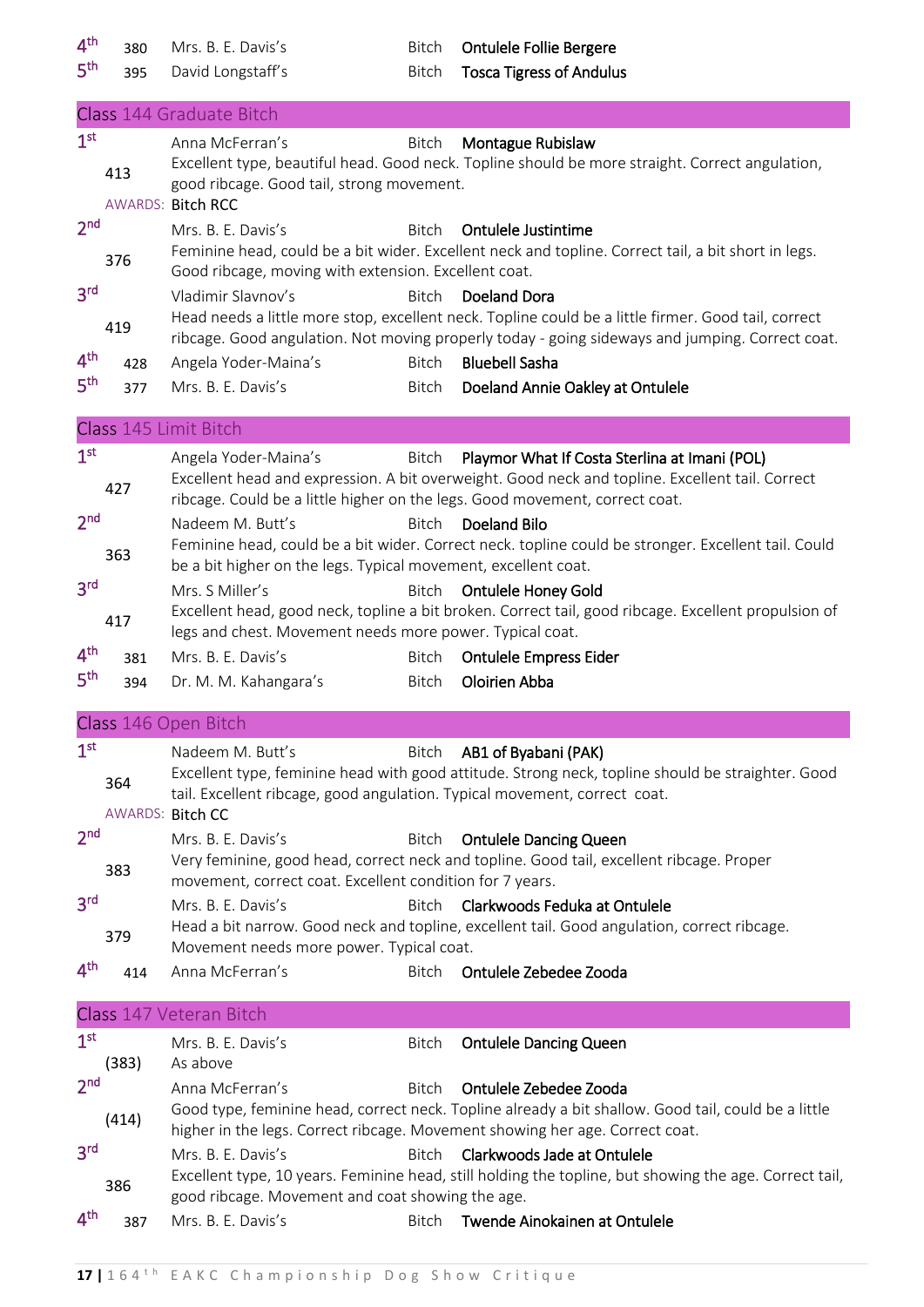|                                                                                             |                                               | Class 148 Champion Bitch                                                                                                             |                                                                                                                                                                                                                                                                              |                                                                                        |
|---------------------------------------------------------------------------------------------|-----------------------------------------------|--------------------------------------------------------------------------------------------------------------------------------------|------------------------------------------------------------------------------------------------------------------------------------------------------------------------------------------------------------------------------------------------------------------------------|----------------------------------------------------------------------------------------|
| 1 <sup>st</sup>                                                                             | 378                                           | Mrs. B. E. Davis's<br><b>AWARDS: Reserve BOB</b>                                                                                     | Dual Ch. Ontulele Greenwich Dream<br><b>Bitch</b><br>Excellent type, in top condition. Correct head, excellent neck and topline. Good tail, correct<br>ribcage. Sound movement, excellent coat. Could be a little more active.                                               |                                                                                        |
|                                                                                             |                                               | <b>STAFFORDSHIRE BULL TERRIERS</b>                                                                                                   |                                                                                                                                                                                                                                                                              |                                                                                        |
|                                                                                             |                                               | Class 161 Champion Dog                                                                                                               |                                                                                                                                                                                                                                                                              |                                                                                        |
| 1 <sup>st</sup>                                                                             | 430<br>AWARDS: BOB                            | Fiona Kirkcaldy's<br>Excellent coat.<br>TROPHIES: Kampf Trophy - Best Terrier                                                        | <b>Woodstock Rusty Nail</b><br>Dog<br>Good type, excellent head, strong neck and topline. Typical tail, strong muzzle. Correct front, could<br>be a little bit higher on the legs. A bit overweight. Movement could have a little more power.<br><b>Terrier Group Winner</b> |                                                                                        |
|                                                                                             |                                               | Class 168 Sunday Veteran                                                                                                             |                                                                                                                                                                                                                                                                              |                                                                                        |
| 1 <sup>st</sup><br>2 <sup>nd</sup><br>3 <sup>rd</sup><br>$4^{\text{th}}$<br>5 <sup>th</sup> |                                               | (382) Mrs. B. E. Davis'<br>(383) Mrs. B. E. Davis'<br>(385) Mrs. B. E. Davis'<br>(414) Mrs. A. McFerran's<br>(387) Mrs. B. E. Davis' | <b>Ontulele Dare Devil</b><br><b>Ontulele Dancing Queen</b><br>Ch. Ontulele Benjamin Bunny<br>Ontulele Zebedee Zooda<br>Twende Ainokainen at Ontulele                                                                                                                        | 04 January 2011<br>04 January 2011<br>19 May 2010<br>23 March 2009<br>26 December 2007 |
|                                                                                             |                                               | <b>Best Veteran in Show</b>                                                                                                          |                                                                                                                                                                                                                                                                              |                                                                                        |
| (382)                                                                                       |                                               | Mrs. B. E. Davis'<br>Reserve Best Veteran in Show                                                                                    | <b>Ontulele Dare Devil</b>                                                                                                                                                                                                                                                   | 04 January 2011                                                                        |
| (323)                                                                                       |                                               | Mrs. B. E. Davis'                                                                                                                    | Ch. Chutney of Ontulele                                                                                                                                                                                                                                                      | 07 November 2006                                                                       |
|                                                                                             |                                               | Class 169 Sunday Brace                                                                                                               |                                                                                                                                                                                                                                                                              |                                                                                        |
| 1 <sup>st</sup><br>2 <sub>nd</sub><br>3 <sup>rd</sup><br>4 <sup>th</sup><br>5 <sup>th</sup> | 1<br>2<br>5<br>$\overline{4}$<br>$\mathbf{3}$ | Mrs. B. E. Davis'<br>Mrs. B. E. Davis'<br>Mrs. A. Yoder-Maina's<br>Mrs. A. McFerran's<br>Mrs. B. E. Davis'                           | <b>Labrador Retrievers</b><br><b>Labrador Retrievers</b><br>Pugs<br><b>Labrador Retrievers</b><br><b>Labrador Retrievers</b>                                                                                                                                                 |                                                                                        |
|                                                                                             |                                               | <b>Best Brace in Show</b>                                                                                                            |                                                                                                                                                                                                                                                                              |                                                                                        |
|                                                                                             |                                               | Mrs. B. E. Davis'<br>Reserve Best Brace in Show<br>Mr. A. Butt's                                                                     | <b>Labrador Retrievers</b><br><b>Beagles</b>                                                                                                                                                                                                                                 |                                                                                        |
|                                                                                             |                                               | Class 170 Sunday Team                                                                                                                |                                                                                                                                                                                                                                                                              |                                                                                        |
| 1 <sup>st</sup><br>2 <sub>nd</sub>                                                          |                                               | 1 Mrs. B. E. Davis'<br>2 Mrs. A. McFerran's                                                                                          | <b>Labrador Retrievers</b><br><b>Labrador Retrievers</b>                                                                                                                                                                                                                     |                                                                                        |
|                                                                                             |                                               | <b>Best Team in Show</b>                                                                                                             |                                                                                                                                                                                                                                                                              |                                                                                        |
|                                                                                             |                                               | Mrs. B. E. Davis'<br>Reserve Best Team in Show                                                                                       | <b>Labrador Retrievers</b>                                                                                                                                                                                                                                                   |                                                                                        |
|                                                                                             |                                               | Mrs. A. McFerran's                                                                                                                   | Labrador Retrievers                                                                                                                                                                                                                                                          |                                                                                        |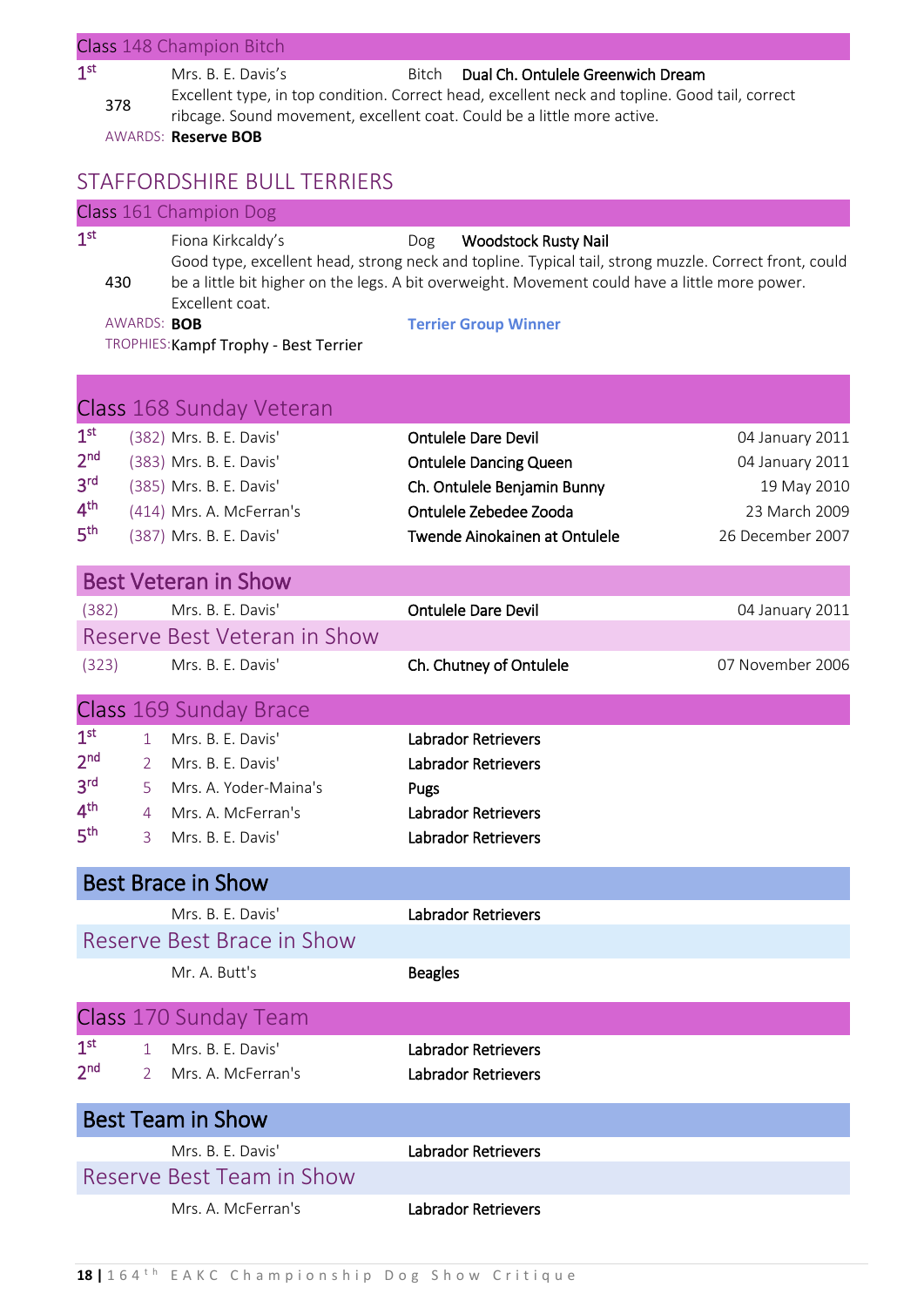# JUNIOR HANDLING

|  |  | Junior Handling 8-12 year olds |  |  |
|--|--|--------------------------------|--|--|
|--|--|--------------------------------|--|--|

Mohammed Hussein

Junior Handling 12-18 year olds

Azim Mohammed Hussein

# Best Junior Handler of the Show

Azim Mohammed Hussein

# PUPPY CRITERION

| <b>BEST PUPPY IN SHOW</b> |                            |                                                                   |  |  |
|---------------------------|----------------------------|-------------------------------------------------------------------|--|--|
| 210                       |                            | Nadeem M. Butt's GERMAN SHEPHERD DOG Skaga Queen Daisy of Doeland |  |  |
|                           | Reserve Best Puppy in Show |                                                                   |  |  |
| 301                       | Sonia Varma's              | ROTTWEILER Skaga RT Zena                                          |  |  |
|                           |                            |                                                                   |  |  |

# GROUP JUDGING

| UTILITY GROUP WINNER         |                                                                         |
|------------------------------|-------------------------------------------------------------------------|
| 343 Tuntu Mazibuko's         | English Bulldog Cookie (ZA)                                             |
| <b>HOUND GROUP WINNER</b>    |                                                                         |
| 319 Adil Butt's              | BEAGLES Cherive Sylvester (ZA)                                          |
| <b>HOUND GROUP RESERVE</b>   |                                                                         |
| 335 David Zavala's           | RHODESIAN RIDGEBACKS Limpopo Tide                                       |
| TERRIER GROUP WINNER         |                                                                         |
| 430 Fiona Kirkcaldy's        | STAFFORDSHIRE BULL TERRIERS Woodstock Rusty Nail                        |
| <b>GUNDOG GROUP WINNER</b>   |                                                                         |
|                              | 372 Mrs. B. E. Davis's LABRADOR RETRIEVERS Ch. Ontulele Merely Amonarch |
| <b>GUNDOG GROUP RESERVE</b>  |                                                                         |
| 352 Nadeem M. Butt's         | GOLDEN RETRIEVERS Ch. Chimingbells Stealing The Show of Doeland (IND)   |
| TOY GROUP WINNER             |                                                                         |
| 340 Angela Yoder-Maina's     | PUGS Ch. Prirose Coco Butter at Imani (IND)                             |
| <b>WORKING GROUP WINNER</b>  |                                                                         |
| 214 Nadeem M. Butt's         | GERMAN SHEPHERD DOGS Rusko vom Huhnegrab of Doeland (D)                 |
| <b>WORKING GROUP RESERVE</b> |                                                                         |
| 273 John Ayugi's             | Caucasian Shepherd Margittai Gladiator U-Wangari (ROM)                  |